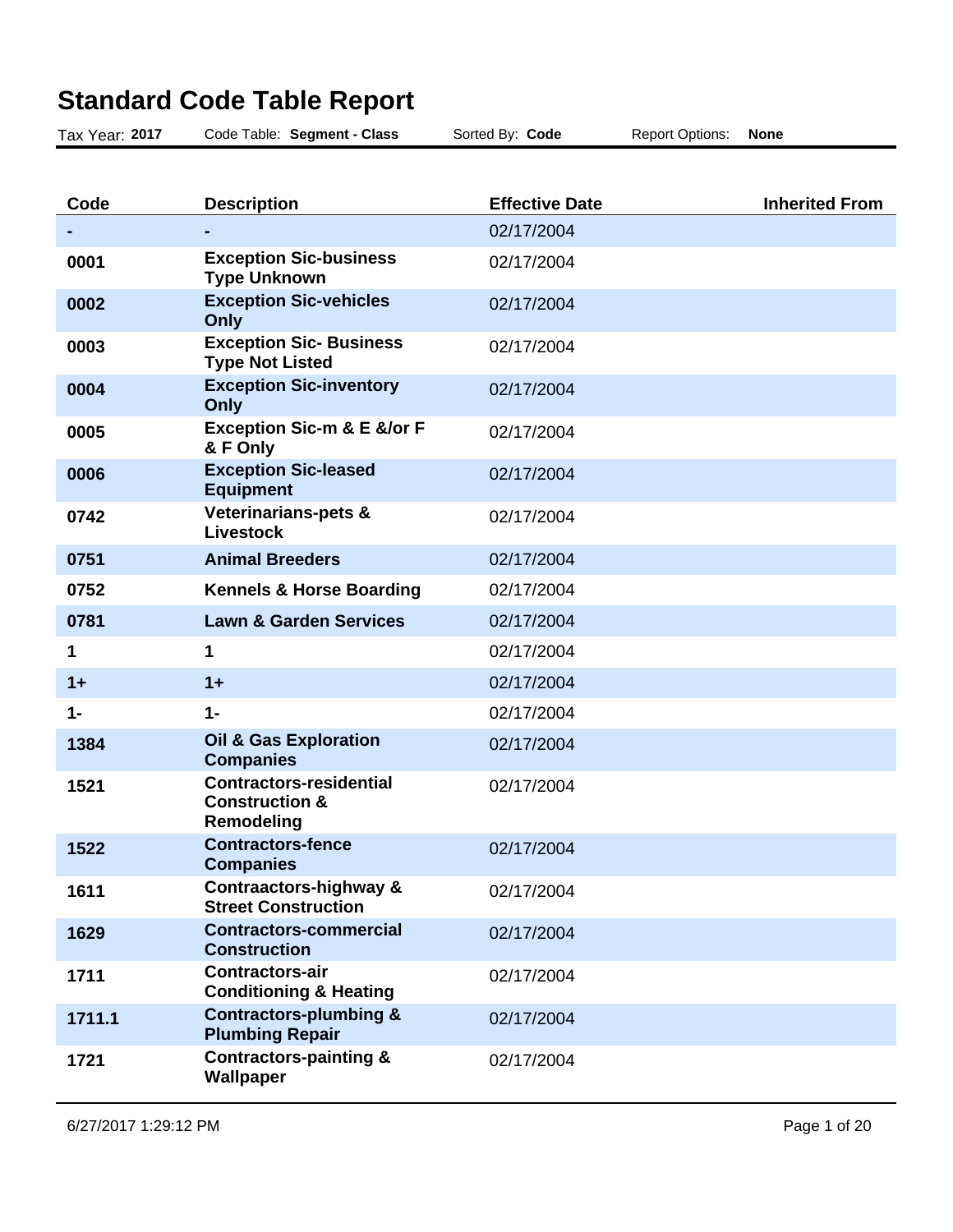| Code         | <b>Description</b>                                              | <b>Effective Date</b> | <b>Inherited From</b> |
|--------------|-----------------------------------------------------------------|-----------------------|-----------------------|
| 1731         | <b>Contractors-electrical &amp;</b><br><b>Electrical Repair</b> | 02/17/2004            |                       |
| 1741         | <b>Contractors-brick &amp;</b><br><b>Concrete Blocks</b>        | 02/17/2004            |                       |
| 1742         | Contractors-insulation,<br><b>Plastering &amp; Drywall</b>      | 02/17/2004            |                       |
| 1751         | <b>Contractors-carpenters</b>                                   | 02/17/2004            |                       |
| 1761         | <b>Contractors-roofing,</b><br><b>Siding &amp; Sheet Metal</b>  | 02/17/2004            |                       |
| 1771         | <b>Contractors-concrete</b><br><b>Work (foundations)</b>        | 02/17/2004            |                       |
| 1781         | <b>Contractors-water Well</b><br><b>Drilling</b>                | 02/17/2004            |                       |
| 1798         | Contractors-welding,<br><b>General &amp; Ornamental</b>         | 02/17/2004            |                       |
| 1799         | <b>Contractors-swimming</b><br><b>Pool Construction</b>         | 02/17/2004            |                       |
| $\mathbf{2}$ | $\overline{2}$                                                  | 02/17/2004            |                       |
| $2+$         | $2+$                                                            | 02/17/2004            |                       |
| $2 -$        | $2 -$                                                           | 02/17/2004            |                       |
| 2011         | <b>Meat Packing Plants-mfg</b>                                  | 02/17/2004            |                       |
| 2082         | <b>Bottling &amp; Canning</b><br><b>Companies-mfg</b>           | 02/17/2004            |                       |
| 2421         | Sawmills-mfg                                                    | 02/17/2004            |                       |
| 2434         | <b>Cabinet Shops-mfg</b>                                        | 02/17/2004            |                       |
| 2499         | <b>Wood Products-mfg</b>                                        | 02/17/2004            |                       |
| 2519         | Furniture-household-mfg                                         | 02/17/2004            |                       |
| 2599         | <b>Restaurant Equipment-mfg</b>                                 | 02/17/2004            |                       |
| 2711         | <b>Newspaper Publishers-mfg</b>                                 | 02/17/2004            |                       |
| 2731         | <b>Magazine &amp; Periodical</b><br><b>Publishers-mfg</b>       | 02/17/2004            |                       |
| 2751         | <b>Printers-commercial &amp;</b><br><b>Franchise</b>            | 02/17/2004            |                       |
| 2771         | <b>Greeting Cards-mfg &amp;</b><br><b>Whsle</b>                 | 02/17/2004            |                       |
| 2791         | <b>Typesetting-mfg</b>                                          | 02/17/2004            |                       |
| 2821         | <b>Plastics, Raw Materials &amp;</b><br><b>Resins-mfg</b>       | 02/17/2004            |                       |
| 2831         | 2831                                                            | 02/17/2004            |                       |
| 2834         | Drugs-mfg                                                       | 02/17/2004            |                       |
|              |                                                                 |                       |                       |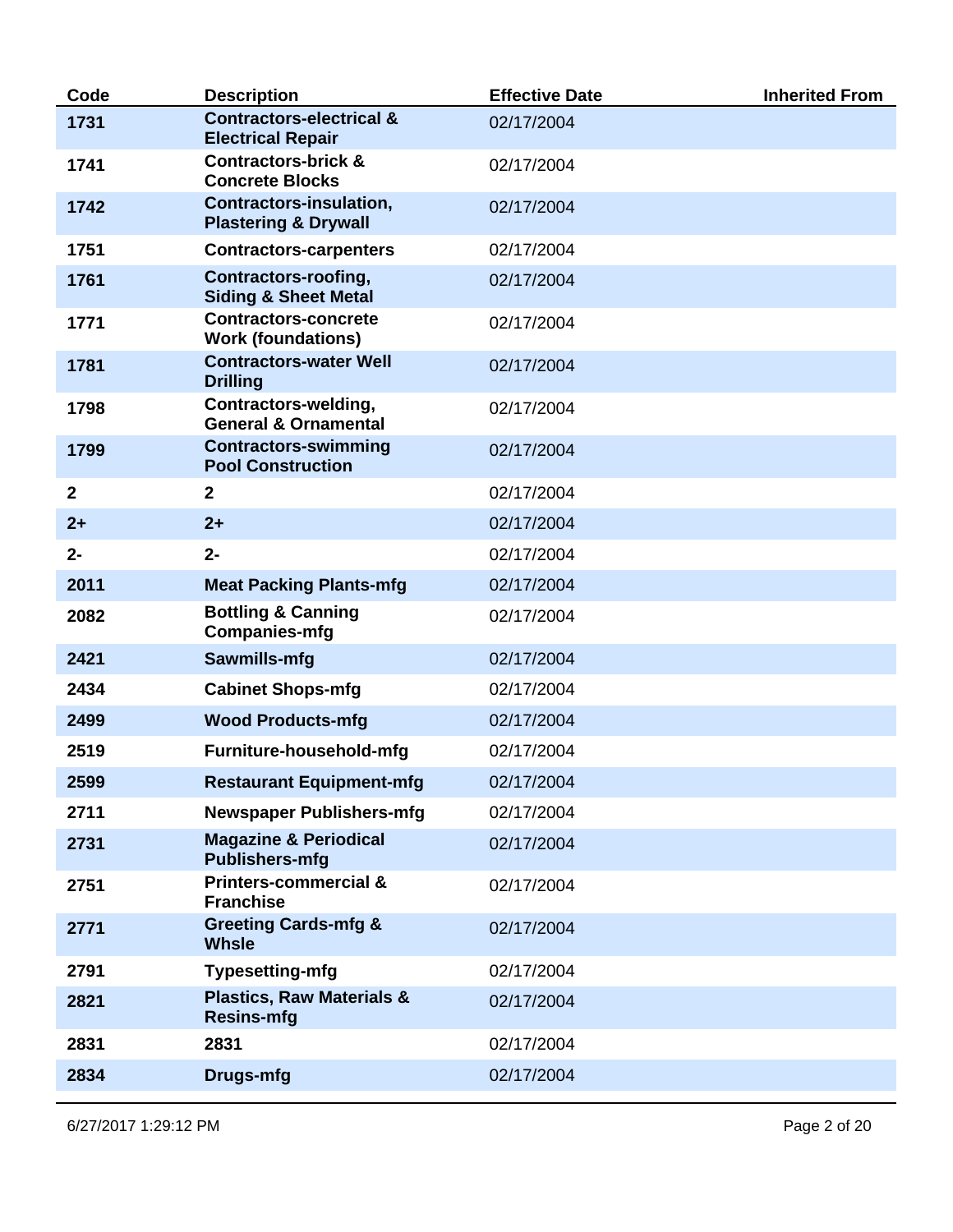| Code         | <b>Description</b>                                      | <b>Effective Date</b> | <b>Inherited From</b> |
|--------------|---------------------------------------------------------|-----------------------|-----------------------|
| 2844         | <b>Cosmetics-mfg &amp; Whsle</b>                        | 02/17/2004            |                       |
| 2851         | <b>Paints-mfg &amp; Whsle</b>                           | 02/17/2004            |                       |
| 2875         | <b>Chemicals &amp; Fertilizers-</b><br>mfg              | 02/17/2004            |                       |
| $\mathbf{3}$ | $\overline{\mathbf{3}}$                                 | 02/17/2004            |                       |
| $3+$         | $3+$                                                    | 02/17/2004            |                       |
| $3-$         | $3-$                                                    | 02/17/2004            |                       |
| 3069         | <b>Rubber Products-mfg</b>                              | 02/17/2004            |                       |
| 3079         | <b>Plastic Products-nec-mfg</b>                         | 02/17/2004            |                       |
| 3272         | <b>Concrete &amp; Clay Products-</b><br>mfg             | 02/17/2004            |                       |
| 3315         | <b>Wire, Steel &amp; Related</b><br><b>Products-mfg</b> | 02/17/2004            |                       |
| 3339         | <b>Metal Processing, Nec-mfg</b>                        | 02/17/2004            |                       |
| 3448         | <b>Prefabricated Metal</b><br><b>Buildings-mfg</b>      | 02/17/2004            |                       |
| 3476         | 3476                                                    | 02/17/2004            |                       |
| 3479         | <b>Metal Coatings</b><br>(protective)-mfg               | 02/17/2004            |                       |
| 3494         | <b>Valves &amp; Pipe Fittings,</b><br>Nec-mfg           | 02/17/2004            |                       |
| 3531         | <b>Machinery, Construction-</b><br>mfg                  | 02/17/2004            |                       |
| 3534         | <b>Elevators &amp; Moving</b><br>Stairways-mfg          | 02/17/2004            |                       |
| 3574         | <b>Office Machinery &amp;</b><br><b>Equipment-mfg</b>   | 02/17/2004            |                       |
| 3575         | <b>Computer Equipment-mfg</b><br>& Whsle                | 02/17/2004            |                       |
| 3599         | <b>Machine Shop (job Shop)-</b><br>mfg                  | 02/17/2004            |                       |
| 3599.1       | <b>Machine Shop</b><br>(automotive)-mfg                 | 02/17/2004            |                       |
| 3599.2       | <b>Machine Shop (valve</b><br>Repair)-mfg               | 02/17/2004            |                       |
| 3599.3       | <b>Machine Shop (grinding)-</b><br>mfg                  | 02/17/2004            |                       |
| 3612         | <b>Electronic Equipment-mfg</b>                         | 02/17/2004            |                       |
| 3699         | <b>Electrical Equipment-mfg</b>                         | 02/17/2004            |                       |
| 3732         | <b>Boats-mfg &amp; Repair</b>                           | 02/17/2004            |                       |
| 3861         | <b>Printing Equipment-mfg</b>                           | 02/17/2004            |                       |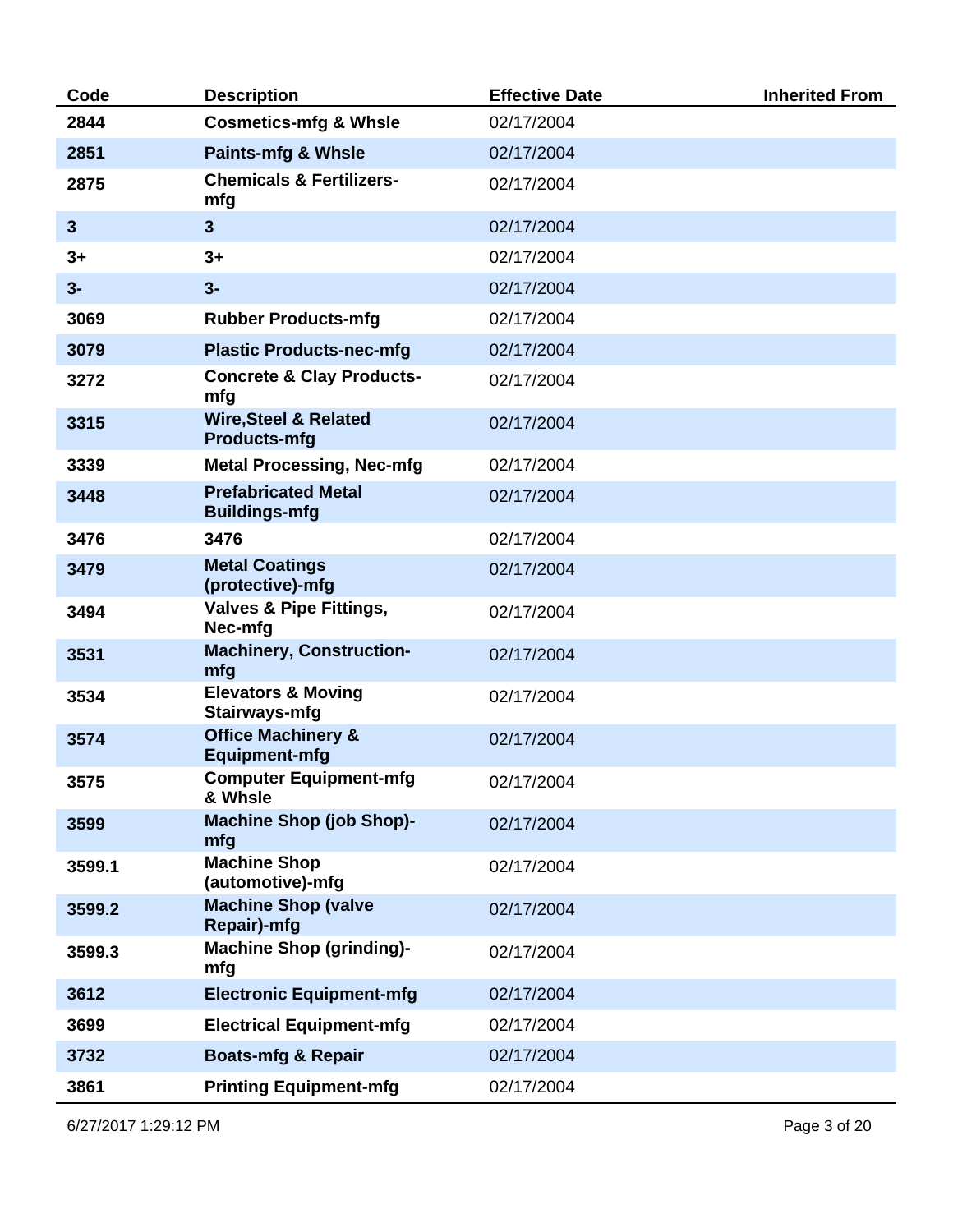| Code                    | <b>Description</b>                                                   | <b>Effective Date</b> | <b>Inherited From</b> |
|-------------------------|----------------------------------------------------------------------|-----------------------|-----------------------|
| 3911                    | Jewelry-mfg                                                          | 02/17/2004            |                       |
| 3993                    | <b>Signs &amp; Advertising</b><br>Specialties-mfg                    | 02/17/2004            |                       |
| $\overline{\mathbf{4}}$ | $\overline{\mathbf{4}}$                                              | 02/17/2004            |                       |
| 4+                      | $4+$                                                                 | 02/17/2004            |                       |
| $4-$                    | $4-$                                                                 | 02/17/2004            |                       |
| 4121                    | <b>Taxi Cab Assessments</b><br><b>Schedule</b>                       | 02/17/2004            |                       |
| 4141                    | <b>Limosine Service</b>                                              | 02/17/2004            |                       |
| 4151                    | <b>Bus Charter &amp; Rental</b><br><b>Service</b>                    | 02/17/2004            |                       |
| 4173                    | <b>Bus Terminal</b>                                                  | 02/17/2004            |                       |
| 4212                    | <b>Trucking Company-local,</b><br><b>No Storage</b>                  | 02/17/2004            |                       |
| 4213                    | <b>Trucking Company-local,</b><br><b>Moving &amp; Storage</b>        | 02/17/2004            |                       |
| 4214                    | <b>Trucking Company-long</b><br><b>Haul</b>                          | 02/17/2004            |                       |
| 4215                    | <b>Courier-delivery Service</b>                                      | 02/17/2004            |                       |
| 4221                    | Storage-public, General                                              | 02/17/2004            |                       |
| 4222                    | Storage-refrigerated                                                 | 02/17/2004            |                       |
| 4225                    | Storage-public, Mini-<br>warehouse                                   | 02/17/2004            |                       |
| 4226                    | <b>Storage-special, Nec</b><br>(distribution Ctr)                    | 02/17/2004            |                       |
| 4311                    | Postal Services-u.s.a.                                               | 02/17/2004            |                       |
| 4493                    | <b>Marinas</b>                                                       | 02/17/2004            |                       |
| 4581                    | <b>Aircraft Servicing &amp;</b><br><b>Maintenance</b>                | 02/17/2004            |                       |
| 4731                    | <b>Freight Forwarding</b><br><b>Companies</b>                        | 02/17/2004            |                       |
| 4812                    | <b>Radio Telephone</b><br><b>Communications-cellular</b><br>& Paging | 02/17/2004            |                       |
| 4832                    | <b>Radio Stations</b>                                                | 02/17/2004            |                       |
| 4941                    | <b>Water Supply Systems</b>                                          | 02/17/2004            |                       |
| 4953                    | <b>Garbage Collection &amp;</b><br><b>Refuse Landfills</b>           | 02/17/2004            |                       |
| 5                       | 5                                                                    | 02/17/2004            |                       |
| $5+$                    | $5+$                                                                 | 02/17/2004            |                       |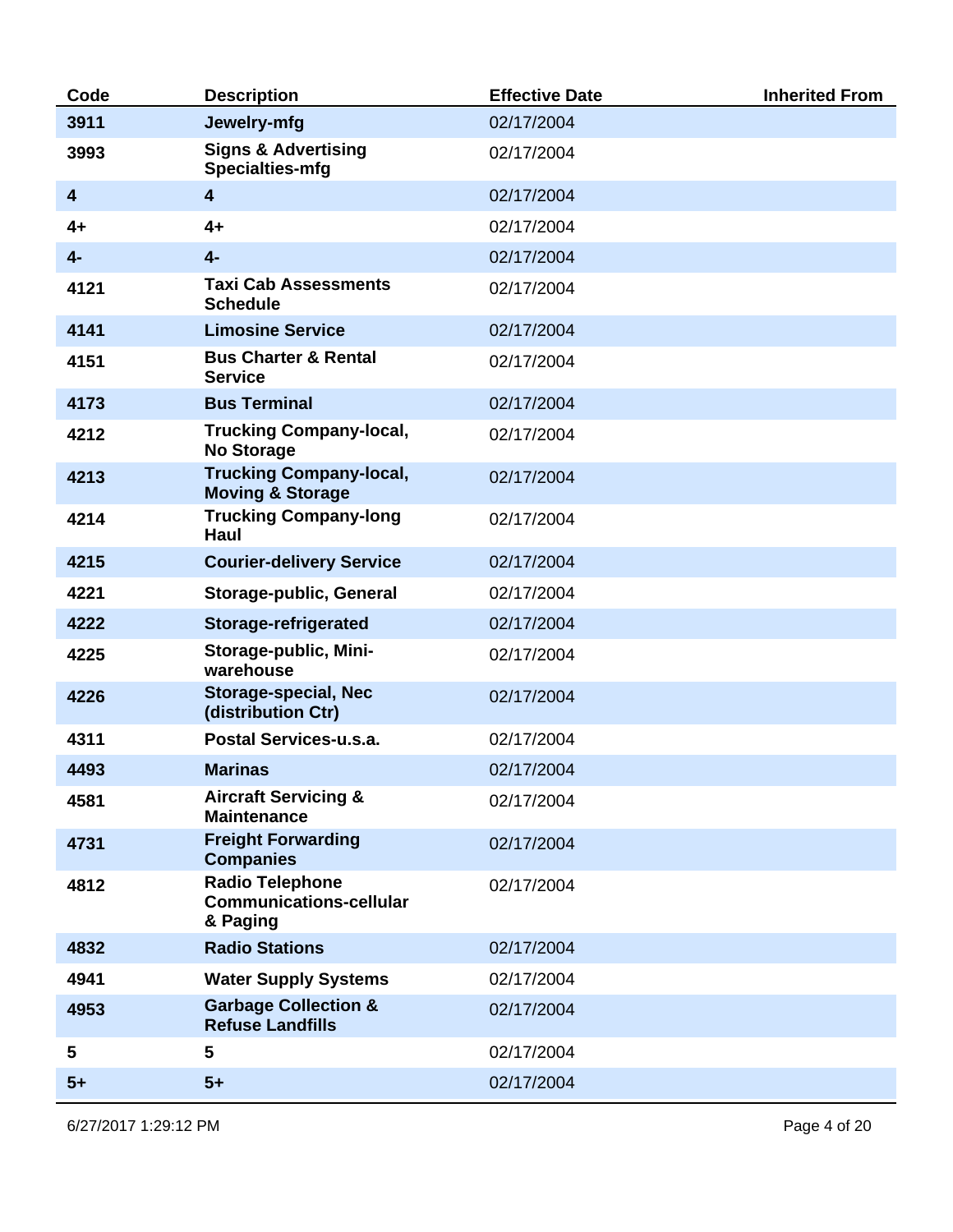| Code   | <b>Description</b>                                         | <b>Effective Date</b> | <b>Inherited From</b> |
|--------|------------------------------------------------------------|-----------------------|-----------------------|
| 5-     | 5-                                                         | 02/17/2004            |                       |
| 5013   | <b>Auto Parts-new-whsle</b>                                | 02/17/2004            |                       |
| 5015   | <b>Auto Parts-used-whsle</b>                               | 02/17/2004            |                       |
| 5021   | <b>Furniture-whsle</b>                                     | 02/17/2004            |                       |
| 5023   | <b>Computers, Peripherals &amp;</b><br>Software-whsle      | 02/17/2004            |                       |
| 5031   | <b>Lumber &amp; Building</b><br><b>Supplies-whsle</b>      | 02/17/2004            |                       |
| 5063   | <b>Lighting Fixture Stores</b>                             | 02/17/2004            |                       |
| 5063.1 | <b>Electrical Equipment &amp;</b><br><b>Supplies-whsle</b> | 02/17/2004            |                       |
| 5064   | <b>Appliances-whsle</b>                                    | 02/17/2004            |                       |
| 5072   | <b>Hardware-whsle</b>                                      | 02/17/2004            |                       |
| 5074   | <b>Plumbing Supplies-whsle</b>                             | 02/17/2004            |                       |
| 5081   | <b>Restaurant Suppliers-</b><br>whsle                      | 02/17/2004            |                       |
| 5083   | <b>Fram &amp; Heavy Equipment</b><br>Sales-whsle           | 02/17/2004            |                       |
| 5084   | <b>Welding Equipment &amp;</b><br><b>Supplies-whsle</b>    | 02/17/2004            |                       |
| 5085   | <b>Industrial Supplies-whsle</b>                           | 02/17/2004            |                       |
| 5086   | <b>Medical Equipment &amp;</b><br><b>Supplies-whsle</b>    | 02/17/2004            |                       |
| 5087   | <b>Beauty &amp; Barber Supplies-</b><br>whsle              | 02/17/2004            |                       |
| 5088   | <b>Janatorial Supplies-whsle</b>                           | 02/17/2004            |                       |
| 5093.1 | <b>Automobile Salvage Yards-</b><br>whsle                  | 02/17/2004            |                       |
| 5093.2 | <b>Recycle Metal Waste &amp;</b><br><b>Scrap-whsle</b>     | 02/17/2004            |                       |
| 5094   | Jewelry-whsle                                              | 02/17/2004            |                       |
| 5113   | <b>Paper &amp; Paper Products-</b><br>whsle                | 02/17/2004            |                       |
| 5122   | Drugs-whsle                                                | 02/17/2004            |                       |
| 5136   | <b>Clothing-whsle</b>                                      | 02/17/2004            |                       |
| 5144   | <b>Poultry &amp; Poultry</b><br><b>Products-whsle</b>      | 02/17/2004            |                       |
| 5145   | <b>Bakeries-baking &amp;</b><br><b>Distribution-whsle</b>  | 02/17/2004            |                       |
| 5147   | <b>Meat-whsle</b>                                          | 02/17/2004            |                       |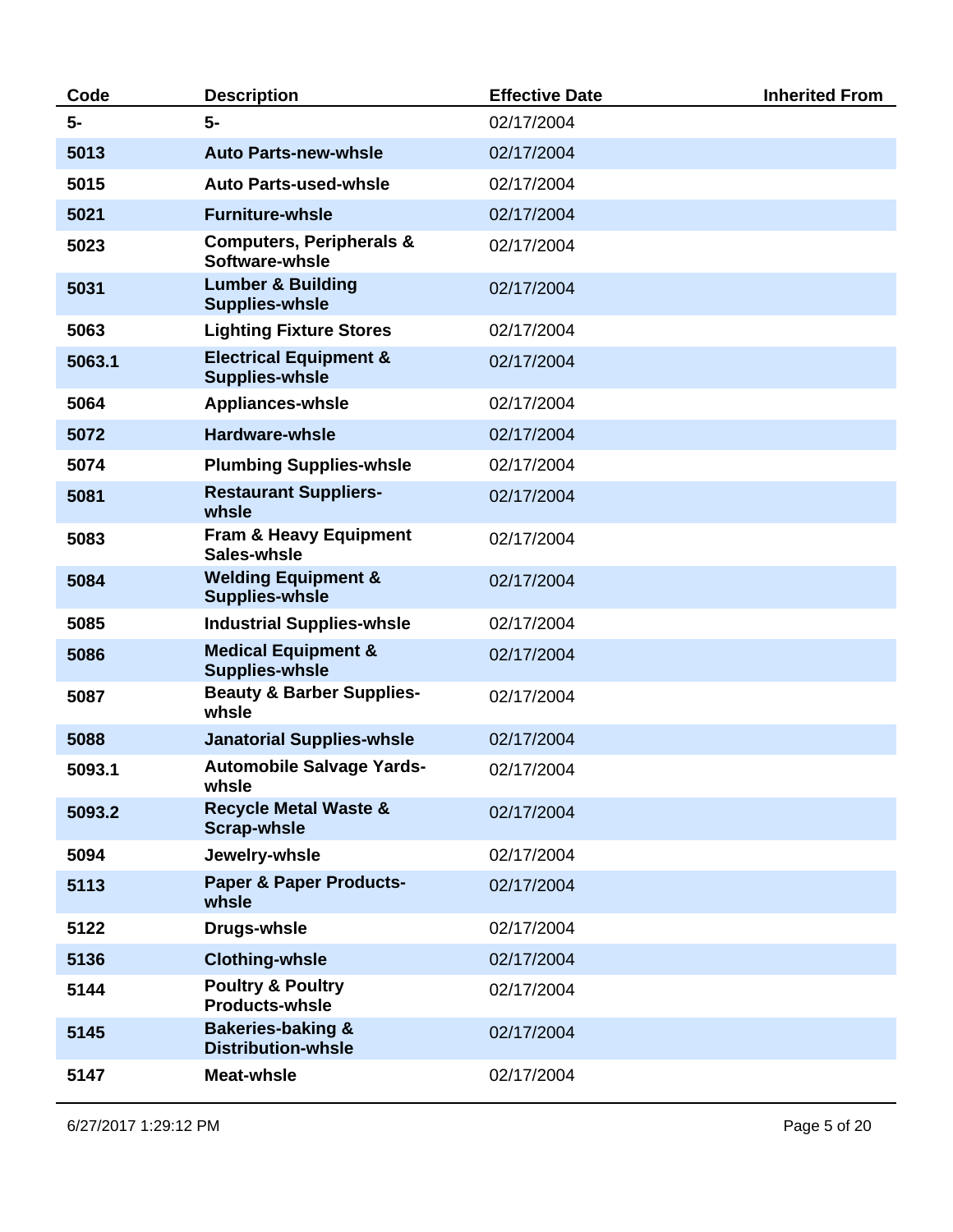| Code   | <b>Description</b>                                       | <b>Effective Date</b> | <b>Inherited From</b> |
|--------|----------------------------------------------------------|-----------------------|-----------------------|
| 5149   | <b>Groceries-general Line-</b><br>whsle                  | 02/17/2004            |                       |
| 5150   | Beverages-colas-whsle                                    | 02/17/2004            |                       |
| 5161   | <b>Chemicals-whsle</b>                                   | 02/17/2004            |                       |
| 5172   | <b>Gasoline &amp; Petroleum</b><br><b>Products-whsle</b> | 02/17/2004            |                       |
| 5181   | <b>Beverages-beer-whsle</b>                              | 02/17/2004            |                       |
| 5182   | <b>Beverages-wine &amp; Liquor-</b><br>whsle             | 02/17/2004            |                       |
| 5191   | <b>Feed, Farm &amp; Ranch</b><br><b>Supply-whsle</b>     | 02/17/2004            |                       |
| 5193   | <b>Artificial Flowers-whsle</b>                          | 02/17/2004            |                       |
| 5194   | <b>Tobacco &amp; Tobacco</b><br><b>Products-whsle</b>    | 02/17/2004            |                       |
| 5195   | <b>Nurseries &amp; Florist-whsle</b>                     | 02/17/2004            |                       |
| 5198   | <b>Paints, Varnishes &amp;</b><br><b>Supplies-whsle</b>  | 02/17/2004            |                       |
| 5211   | <b>Lumber Yards-retail</b>                               | 02/17/2004            |                       |
| 5213   | <b>Brick &amp; Concrete Sales-</b><br>retail             | 02/17/2004            |                       |
| 5216.1 | <b>Plumbing Supplies-retail</b>                          | 02/17/2004            |                       |
| 5216.2 | <b>Electrical Supplies-retail</b>                        | 02/17/2004            |                       |
| 5220   | <b>Building Supplies-retail</b>                          | 02/17/2004            |                       |
| 5221   | <b>Sand &amp; Gravel Operations-</b><br>retail           | 02/17/2004            |                       |
| 5231.1 | <b>Paint Stores-retail</b>                               | 02/17/2004            |                       |
| 5231.2 | <b>Glass &amp; Mirror Stores</b>                         | 02/17/2004            |                       |
| 5231.3 | <b>Wallpaper Stores-retail</b>                           | 02/17/2004            |                       |
| 5251   | <b>Hardware Stores-retail</b>                            | 02/17/2004            |                       |
| 5261   | <b>Nurseries (also Garden</b><br>Ctr)-retail             | 02/17/2004            |                       |
| 5271   | <b>Mobile Home Dealers-retail</b>                        | 02/17/2004            |                       |
| 5272   | <b>Portable Building Sales-</b><br>retail                | 02/17/2004            |                       |
| 5311   | <b>Department Stores-retail</b>                          | 02/17/2004            |                       |
| 5321   | <b>Department Stores-</b><br>discount-retail             | 02/17/2004            |                       |
| 5331   | <b>Variety Stores-retail</b>                             | 02/17/2004            |                       |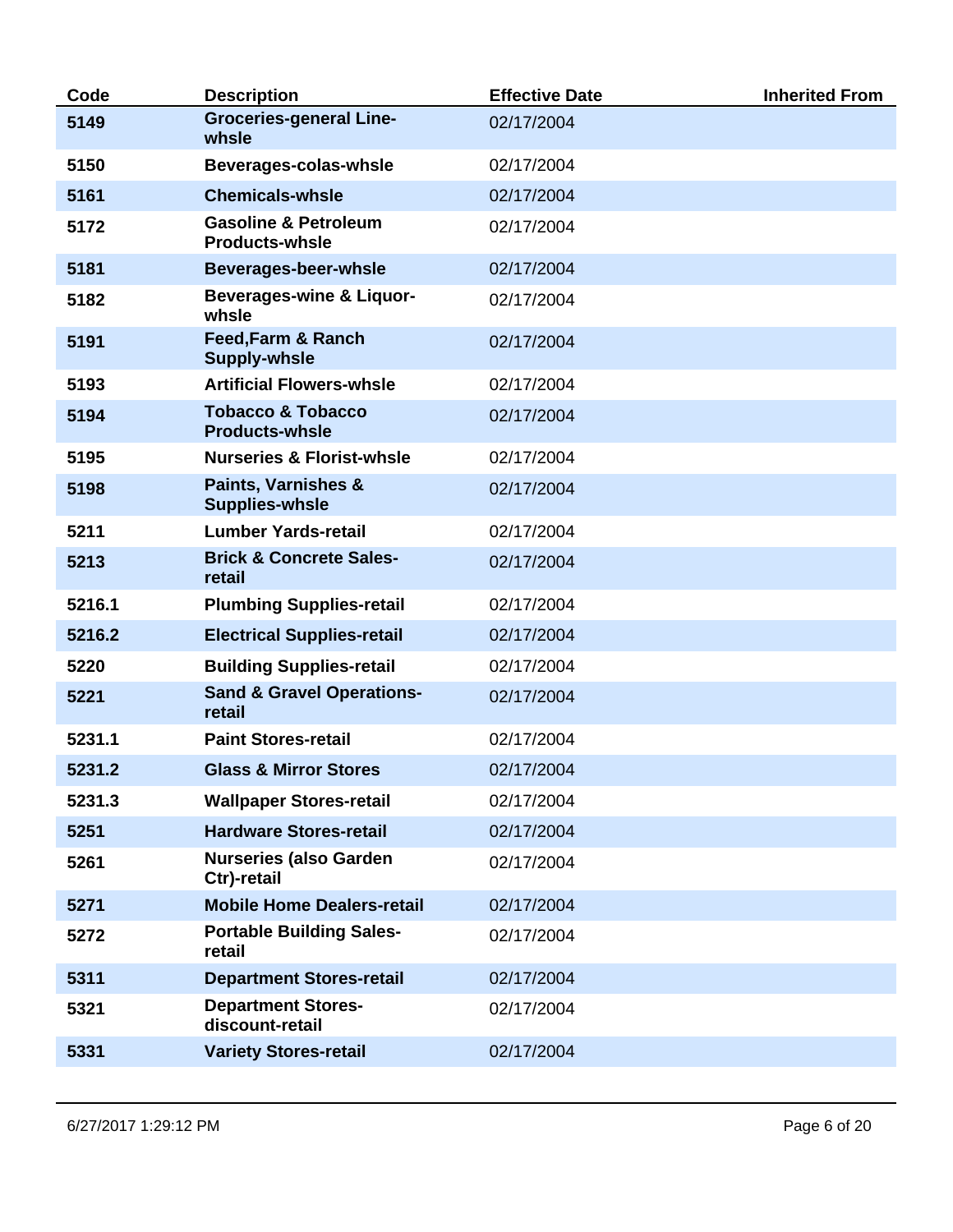| Code   | <b>Description</b>                                                       | <b>Effective Date</b> | <b>Inherited From</b> |
|--------|--------------------------------------------------------------------------|-----------------------|-----------------------|
| 5411   | <b>Grocery Stores &amp;</b><br>Supermarkets-retail                       | 02/17/2004            |                       |
| 5411.1 | <b>Grocery/general Store-</b><br>rural-retail                            | 02/17/2004            |                       |
| 5412   | <b>Convenience Stores-no</b><br>Beer, No Gas                             | 02/17/2004            |                       |
| 5413   | <b>Convenience Stores-no</b><br><b>Beer, Selling</b><br>Gas(see:man/gas) | 02/17/2004            |                       |
| 5414   | <b>Convenience Stores-</b><br>selling Beer, No Gas                       | 02/17/2004            |                       |
| 5415   | <b>Convenience Stores-</b><br>selling Beer & Gas (see<br>Man/gas)        | 02/17/2004            |                       |
| 5415.1 | <b>Convenience Stores-</b><br>inventory Only                             | 02/17/2004            |                       |
| 5415.2 | <b>Convenience Stores-f &amp; F</b><br>And M & E Only                    | 02/17/2004            |                       |
| 5415.3 | <b>Convenience Store-co-</b><br>exists With Gas Vendor                   | 02/17/2004            |                       |
| 5416   | <b>Eating Places-</b><br>delicatessens-retail                            | 02/17/2004            |                       |
| 5422   | <b>Meat-freezer Provisions</b><br>(meat Lockers)-retail                  | 02/17/2004            |                       |
| 5423   | <b>Meat &amp; Fish Markets-retail</b>                                    | 02/17/2004            |                       |
| 5431   | <b>Produce (fruits &amp; Vegs)</b><br><b>Market &amp; Stands-retail</b>  | 02/17/2004            |                       |
| 5441   | <b>Candy &amp; Nut Stores-retail</b>                                     | 02/17/2004            |                       |
| 5451   | <b>Dairy Products Stores-</b><br>retail                                  | 02/17/2004            |                       |
| 5452   | <b>Eating Places-ice Cream &amp;</b><br><b>Frozen Desserts-retail</b>    | 02/17/2004            |                       |
| 5462   | <b>Bakeries-baking &amp; Selling-</b><br>retail                          | 02/17/2004            |                       |
| 5463   | <b>Bakeries-selling Only-</b><br><b>Retail</b>                           | 02/17/2004            |                       |
| 5464   | <b>Doughnut Shops-retail</b>                                             | 02/17/2004            |                       |
| 5499   | <b>Health Food Stores-retail</b>                                         | 02/17/2004            |                       |
| 5511   | <b>Automobile Dealers-new-</b><br>retail                                 | 02/17/2004            |                       |
| 5521   | <b>Automobile Dealers-used-</b><br>retail                                | 02/17/2004            |                       |
| 5531   | <b>Auto &amp; Home Supply</b><br><b>Stores-retail</b>                    | 02/17/2004            |                       |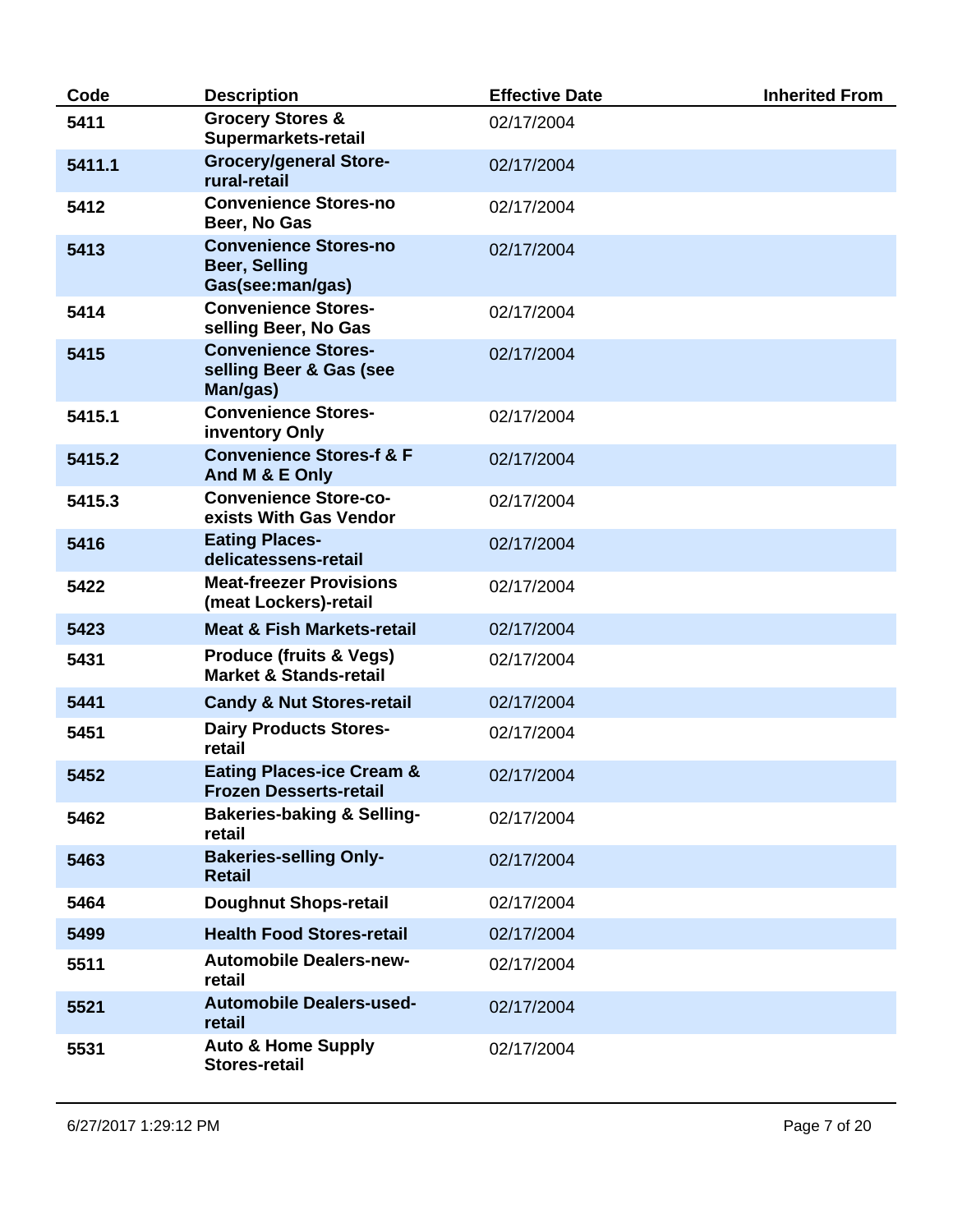| Code   | <b>Description</b>                                                                   | <b>Effective Date</b> | <b>Inherited From</b> |
|--------|--------------------------------------------------------------------------------------|-----------------------|-----------------------|
| 5531.1 | <b>Tire Sales &amp; Auto Repair-</b><br>retail                                       | 02/17/2004            |                       |
| 5532.1 | <b>Tires-new &amp; Repair-retail</b>                                                 | 02/17/2004            |                       |
| 5532.2 | <b>Tires-used-retail</b>                                                             | 02/17/2004            |                       |
| 5533   | <b>Auto Parts-new Retail</b>                                                         | 02/17/2004            |                       |
| 5541   | <b>Service Stations-selling</b><br><b>Beer</b>                                       | 02/17/2004            |                       |
| 5541.1 | <b>Service Stations-fully</b><br>Owned (see:man/gas)                                 | 02/17/2004            |                       |
| 5541.2 | <b>Service Stations-fully</b><br><b>Owned With Mini-mart</b>                         | 02/17/2004            |                       |
| 5541.3 | <b>Service Stations-gas</b><br><b>Inventory Only</b>                                 | 02/17/2004            |                       |
| 5541.4 | <b>Service Stations-gas</b><br><b>Pumps Only</b>                                     | 02/17/2004            |                       |
| 5541.5 | <b>Service Stations-gas</b><br><b>Vendor (co-exists With</b><br>Cnv Str)             | 02/17/2004            |                       |
| 5541.6 | <b>Service Stations-indep</b><br><b>Oper-(co Exist With Oil Co)</b>                  | 02/17/2004            |                       |
| 5541.7 | <b>Service Stations-oil Co</b><br>(co-exists /indep Oper)                            | 02/17/2004            |                       |
| 5541.8 | <b>Service Stations-sign Only</b>                                                    | 02/17/2004            |                       |
| 5551   | <b>Boat Dealers-retail</b>                                                           | 02/17/2004            |                       |
| 5561   | <b>Recreational Vehicle</b><br><b>Dealers-retail Note:parts</b><br><b>Additional</b> | 02/17/2004            |                       |
| 5562   | <b>Trailers &amp; Trailer Supplies</b><br><b>Retail</b>                              | 02/17/2004            |                       |
| 5571   | <b>Motorcycle Dealers-retail</b>                                                     | 02/17/2004            |                       |
| 5581   | <b>Aircraft Dealers-new &amp;</b><br><b>Used</b> -retail                             | 02/17/2004            |                       |
| 5611   | <b>Clothing-mens &amp; Boys-</b><br>retail                                           | 02/17/2004            |                       |
| 5612   | <b>Clothing-denim Jeans-</b><br>retail                                               | 02/17/2004            |                       |
| 5621   | <b>Clothing-womens Ready</b><br><b>To Wear-retail</b>                                | 02/17/2004            |                       |
| 5622   | <b>Clothing-bridal Shops-</b><br>retail                                              | 02/17/2004            |                       |
| 5623   | <b>Clothing-maternity Shops-</b><br>retail                                           | 02/17/2004            |                       |
| 5626   | <b>Clothing-western Wear-</b><br>retail                                              | 02/17/2004            |                       |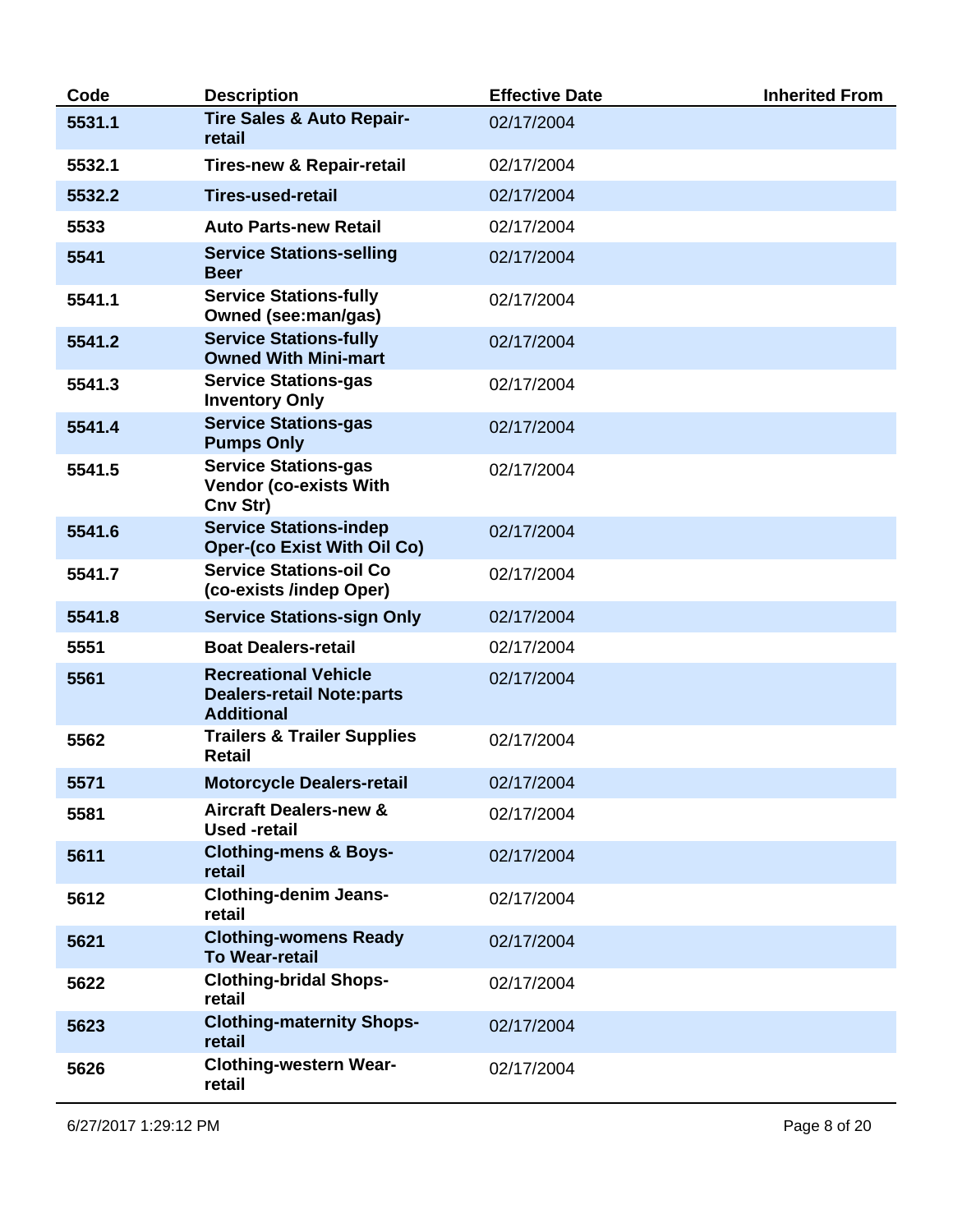| Code   | <b>Description</b>                                                        | <b>Effective Date</b> | <b>Inherited From</b> |
|--------|---------------------------------------------------------------------------|-----------------------|-----------------------|
| 5627   | <b>Clothing-uniforms-retail</b>                                           | 02/17/2004            |                       |
| 5631   | <b>Clothing-womens</b><br><b>Accessories &amp; Specialties-</b><br>retail | 02/17/2004            |                       |
| 5632   | <b>Clothing-hats &amp;</b><br><b>Accessories-retail</b>                   | 02/17/2004            |                       |
| 5641   | <b>Clothing-childrens &amp;</b><br>Infants-retail                         | 02/17/2004            |                       |
| 5651   | <b>Clothing-family-retail</b>                                             | 02/17/2004            |                       |
| 5661   | <b>Shoe Store-family-retail</b>                                           | 02/17/2004            |                       |
| 5661.1 | <b>Shoe Store-mens-retail</b>                                             | 02/17/2004            |                       |
| 5661.2 | <b>Shoe Store-western Boots-</b><br>retail                                | 02/17/2004            |                       |
| 5661.3 | <b>Shoe Store-womens-retails</b>                                          | 02/17/2004            |                       |
| 5661.4 | <b>Shoe Store-athletic-retail</b>                                         | 02/17/2004            |                       |
| 5671   | <b>Clothing-alteration Shops</b><br>& Tailors-retail                      | 02/17/2004            |                       |
| 5672   | <b>Clothing-t-shirt Shops-</b><br>retail                                  | 02/17/2004            |                       |
| 5681   | <b>Clothing-fur Shops-retail</b>                                          | 02/17/2004            |                       |
| 5698   | <b>Clothing-wig Shops Retail</b>                                          | 02/17/2004            |                       |
| 5699   | <b>Clothing-custom Made</b><br><b>Retail</b>                              | 02/17/2004            |                       |
| 5712   | <b>Furniture Stores-new-</b><br>retail-(no Bedding)                       | 02/17/2004            |                       |
| 5713   | <b>Floor Covering Stores-</b><br>carpet-retail                            | 02/17/2004            |                       |
| 5714   | <b>Drapery &amp; Upholstery</b><br><b>Store-retail</b>                    | 02/17/2004            |                       |
| 5715   | <b>Imported Home</b><br><b>Furnishings</b>                                | 02/17/2004            |                       |
| 5716   | <b>Frame &amp; Picture Shops-</b><br>retail                               | 02/17/2004            |                       |
| 5719   | <b>Lighting Fixtures Stores-</b><br>retail                                | 02/17/2004            |                       |
| 5722   | <b>Appliance</b><br>Stores/household-retail<br>(also Sewing Machines)     | 02/17/2004            |                       |
| 5722.1 | <b>Appliance-electronics</b><br><b>Stores</b>                             | 02/17/2004            |                       |
| 5723   | <b>Furniture &amp; Bedding</b><br><b>Stores-retail</b>                    | 02/17/2004            |                       |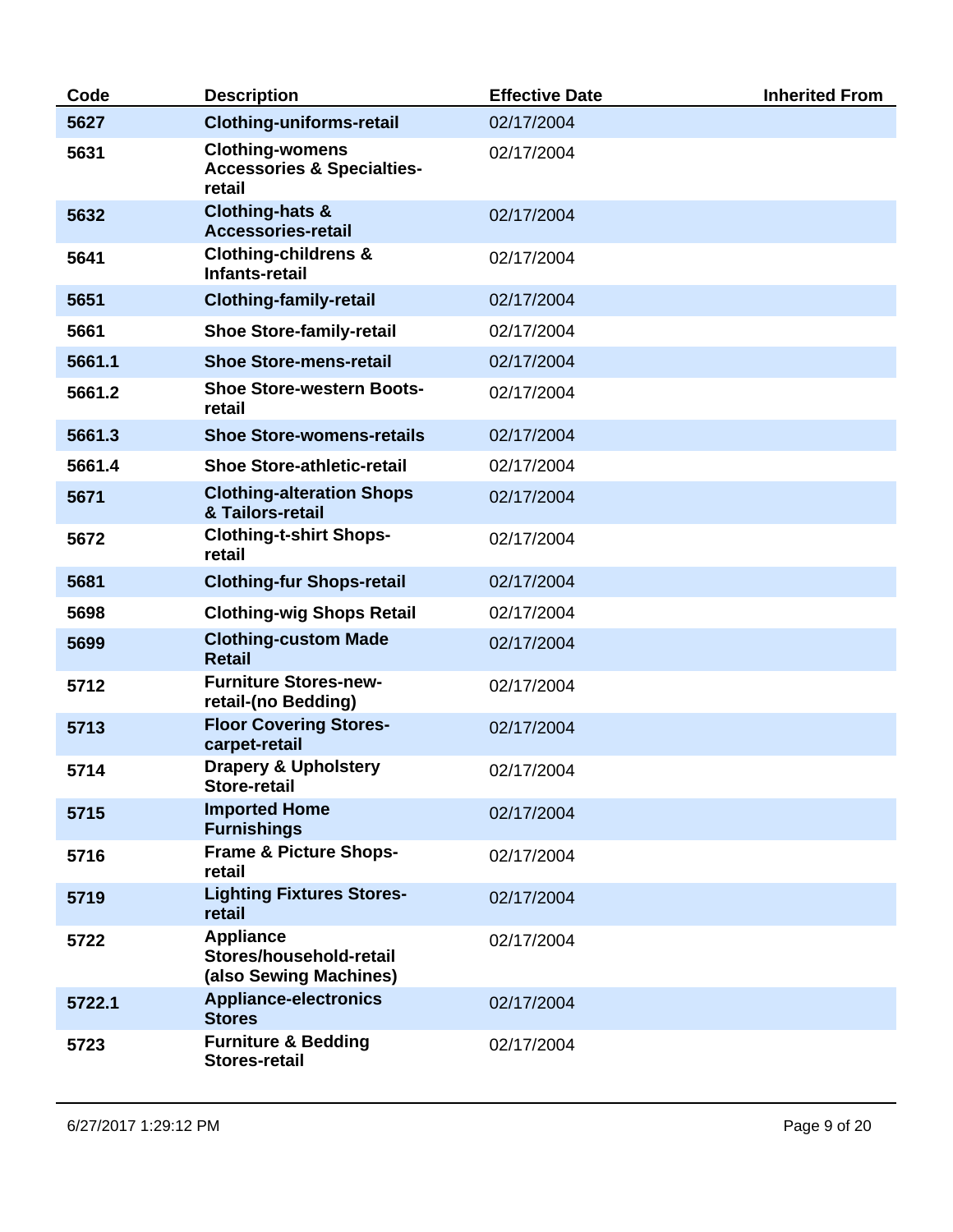| Code   | <b>Description</b>                                                | <b>Effective Date</b> | <b>Inherited From</b> |
|--------|-------------------------------------------------------------------|-----------------------|-----------------------|
| 5724   | <b>China &amp; Crystal Shops-</b><br>retail                       | 02/17/2004            |                       |
| 5725   | Housewares-kitchen &<br><b>Bath Accessories-retail</b>            | 02/17/2004            |                       |
| 5729   | <b>Fireplace Shops-retail</b>                                     | 02/17/2004            |                       |
| 5810   | <b>Drinking Places-night</b><br><b>Clubs</b>                      | 02/17/2004            |                       |
| 5811   | <b>Eating Places-cafeterias</b>                                   | 02/17/2004            |                       |
| 5812   | <b>Eating Places-theme</b><br><b>Restaurants, No Alcohol</b>      | 02/17/2004            |                       |
| 5812.1 | <b>Eating Places-caterers</b>                                     | 02/17/2004            |                       |
| 5813   | <b>Drinking Places-</b><br>lounges, Beer & Wine                   | 02/17/2004            |                       |
| 5814   | <b>Drinking Places-</b><br>lounges, Liquor                        | 02/17/2004            |                       |
| 5815   | <b>Drinking Places-</b><br><b>lounges, Private Club</b>           | 02/17/2004            |                       |
| 5816   | <b>Eating Places-theme</b><br><b>Restaurants, Beer &amp; Wine</b> | 02/17/2004            |                       |
| 5816.1 | <b>Eating Places-theme</b><br><b>Restaurants, Pizza</b>           | 02/17/2004            |                       |
| 5817   | <b>Eating Places-theme</b><br><b>Restaurants, Liquor</b>          | 02/17/2004            |                       |
| 5818.1 | <b>Eating Places-inventory</b><br>Only                            | 02/17/2004            |                       |
| 5818.2 | <b>Eating Places-f &amp; F And M</b><br>& E Only                  | 02/17/2004            |                       |
| 5819   | <b>Eating Places-restaurants,</b><br><b>Fast Foods</b>            | 02/17/2004            |                       |
| 5820   | <b>Eating Places-sandwich</b><br><b>Shops</b>                     | 02/17/2004            |                       |
| 5820.1 | <b>Eating Places-coffee Shop</b>                                  | 02/17/2004            |                       |
| 5820.2 | <b>Eating Places-cafe/diner</b><br><b>Rural</b>                   | 02/17/2004            |                       |
| 5863   | <b>Catalog Showrooms-retail</b>                                   | 02/17/2004            |                       |
| 5912.1 | <b>Drug Stores-retail</b>                                         | 02/17/2004            |                       |
| 5912.2 | <b>Pharmacy-retail</b>                                            | 02/17/2004            |                       |
| 5913   | <b>Cosmetic Stores - Retail</b>                                   | 02/17/2004            |                       |
| 5914   | <b>Hearing Aids-retail</b>                                        | 02/17/2004            |                       |
| 5915   | <b>Optical Stores-retail</b>                                      | 02/17/2004            |                       |
| 5916   | <b>Electronic Stores-retail</b>                                   | 02/17/2004            |                       |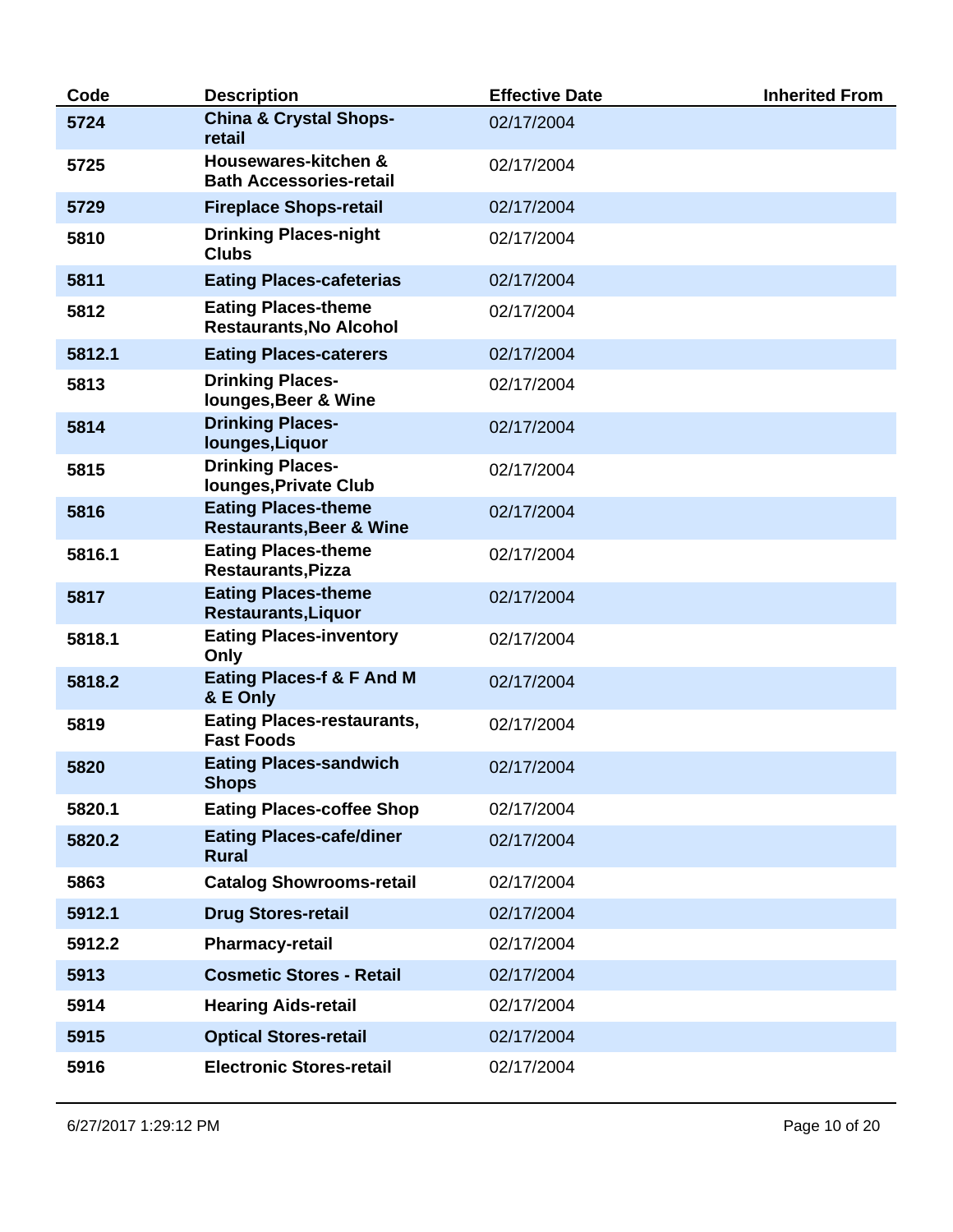| Code   | <b>Description</b>                                          | <b>Effective Date</b> | <b>Inherited From</b> |
|--------|-------------------------------------------------------------|-----------------------|-----------------------|
| 5921   | <b>Liquor Stores-retail</b>                                 | 02/17/2004            |                       |
| 5922   | <b>Liquor Stores-beer &amp; Wine</b><br><b>Only Retail</b>  | 02/17/2004            |                       |
| 5929   | 5929                                                        | 02/17/2004            |                       |
| 5931   | <b>Clothing-used Clothing</b><br><b>Retail</b>              | 02/17/2004            |                       |
| 5932   | <b>Antique Shops-retail</b>                                 | 02/17/2004            |                       |
| 5933   | <b>Furniture Stores-used-</b><br>retail                     | 02/17/2004            |                       |
| 5934   | <b>Resale Shop-no Clothes -</b><br>retail                   | 02/17/2004            |                       |
| 5935   | <b>Junk Dealers-retail</b>                                  | 02/17/2004            |                       |
| 5936   | <b>Pawn Shops-retail</b>                                    | 02/17/2004            |                       |
| 5937   | Auto-parts-used-retail                                      | 02/17/2004            |                       |
| 5939   | <b>Bicycles Stores-retail</b>                               | 02/17/2004            |                       |
| 5940   | <b>Gun Shops-retail</b>                                     | 02/17/2004            |                       |
| 5941   | <b>Sporting Goods-retail</b>                                | 02/17/2004            |                       |
| 5941.1 | <b>Bowlers Supply-retail</b>                                | 02/17/2004            |                       |
| 5941.2 | <b>Exercise Apparatus-retail</b>                            | 02/17/2004            |                       |
| 5941.3 | <b>Golf Equipment &amp; Repair-</b><br>retail               | 02/17/2004            |                       |
| 5941.4 | <b>Scuba &amp; Diving</b><br><b>Equipment-retail</b>        | 02/17/2004            |                       |
| 5941.5 | <b>Tennis Equipment-retail</b>                              | 02/17/2004            |                       |
| 5942.1 | <b>Bookstores-new Retail</b>                                | 02/17/2004            |                       |
| 5942.2 | <b>Bookstores-new-retail</b>                                | 02/17/2004            |                       |
| 5943   | <b>Office Supply Stores-retail</b>                          | 02/17/2004            |                       |
| 5944   | <b>Jewelry Stores-retail</b>                                | 02/17/2004            |                       |
| 5944.1 | Jewelry-costume-retail                                      | 02/17/2004            |                       |
| 5945.1 | Toy & Game Stores-retail                                    | 02/17/2004            |                       |
| 5945.2 | <b>Arts &amp; Crafts Stores-</b><br>hobby-retail            | 02/17/2004            |                       |
| 5946   | <b>Camera &amp; Supply Stores-</b><br>sales & Repair-retail | 02/17/2004            |                       |
| 5947.1 | <b>Gift-novelty Stores</b>                                  | 02/17/2004            |                       |
| 5947.2 | <b>Greeting Card Shops-retail</b>                           | 02/17/2004            |                       |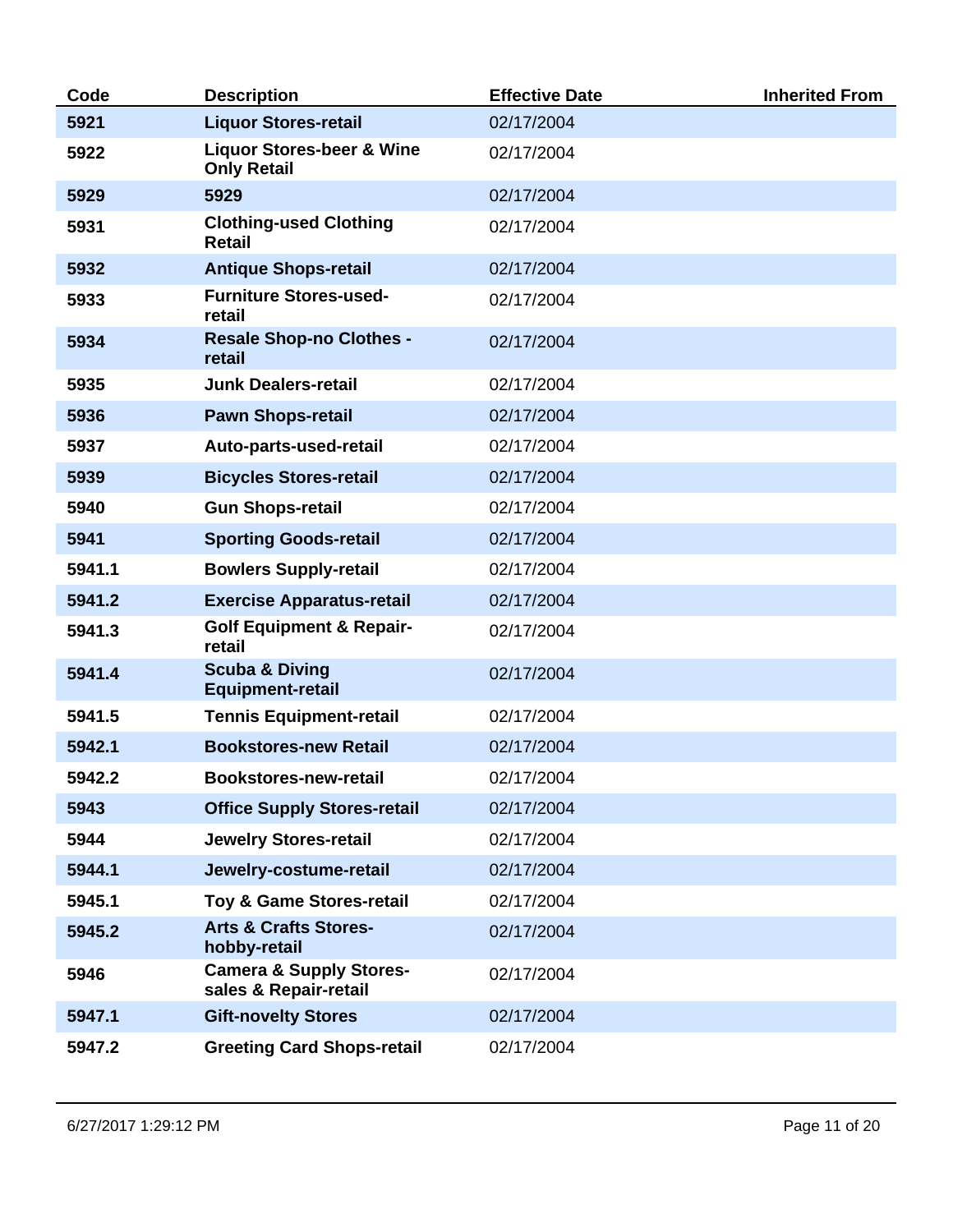| Code   | <b>Description</b>                                                           | <b>Effective Date</b> | <b>Inherited From</b> |
|--------|------------------------------------------------------------------------------|-----------------------|-----------------------|
| 5948   | <b>Luggage &amp; Leather Goods-</b><br>retail                                | 02/17/2004            |                       |
| 5949   | <b>Fabric Stores-retail</b>                                                  | 02/17/2004            |                       |
| 5949.1 | <b>Needlework &amp; Needlework</b><br><b>Supplies-retail</b>                 | 02/17/2004            |                       |
| 5951   | <b>Electronic Porduct Stores-</b><br>stereo & Tv-retail                      | 02/17/2004            |                       |
| 5952   | <b>Record &amp; Tape Stores</b><br><b>Retail</b>                             | 02/17/2004            |                       |
| 5953   | <b>Telephone Stores-retail</b>                                               | 02/17/2004            |                       |
| 5954   | <b>Musical Instrument Stores-</b><br>retail                                  | 02/17/2004            |                       |
| 5955   | <b>Piano &amp; Organ Stores-</b><br>retail                                   | 02/17/2004            |                       |
| 5956   | <b>Telephone Stores-mobile</b><br><b>Phones-retail</b>                       | 02/17/2004            |                       |
| 5961   | <b>Catalog &amp; Mail Order</b><br><b>Houses-retail</b>                      | 02/17/2004            |                       |
| 5962   | <b>Vending Machines</b><br>Sales/rental-retail                               | 02/17/2004            |                       |
| 5971   | <b>Office Machinery &amp;</b><br><b>Equipment-retail</b>                     | 02/17/2004            |                       |
| 5972.1 | <b>Computer Stores-retail</b>                                                | 02/17/2004            |                       |
| 5972.2 | <b>Computer &amp; Video</b><br><b>Software Stores-</b><br>prepackaged Retail | 02/17/2004            |                       |
| 5982   | <b>Ice Plants-retail</b>                                                     | 02/17/2004            |                       |
| 5983   | <b>Fuel Oil Dealers-retail</b>                                               | 02/17/2004            |                       |
| 5984   | <b>Bottled Gas Sales-retail</b>                                              | 02/17/2004            |                       |
| 5990   | Pet & Pet Supply Stores-<br>retail                                           | 02/17/2004            |                       |
| 5991   | <b>Heavy Equipment Sales-</b><br>retail                                      | 02/17/2004            |                       |
| 5992   | <b>Florist-retail</b>                                                        | 02/17/2004            |                       |
| 5993   | <b>Tobacco &amp; Pipe Shops-</b><br>retail                                   | 02/17/2004            |                       |
| 5994   | <b>Newstands &amp; Magazine</b><br><b>Companies-retail</b>                   | 02/17/2004            |                       |
| 5995   | <b>Grave Marker &amp; Monument</b><br><b>Sales-retail</b>                    | 02/17/2004            |                       |
| 5996   | <b>Art Dealers &amp; Supply</b><br><b>Stores-retail</b>                      | 02/17/2004            |                       |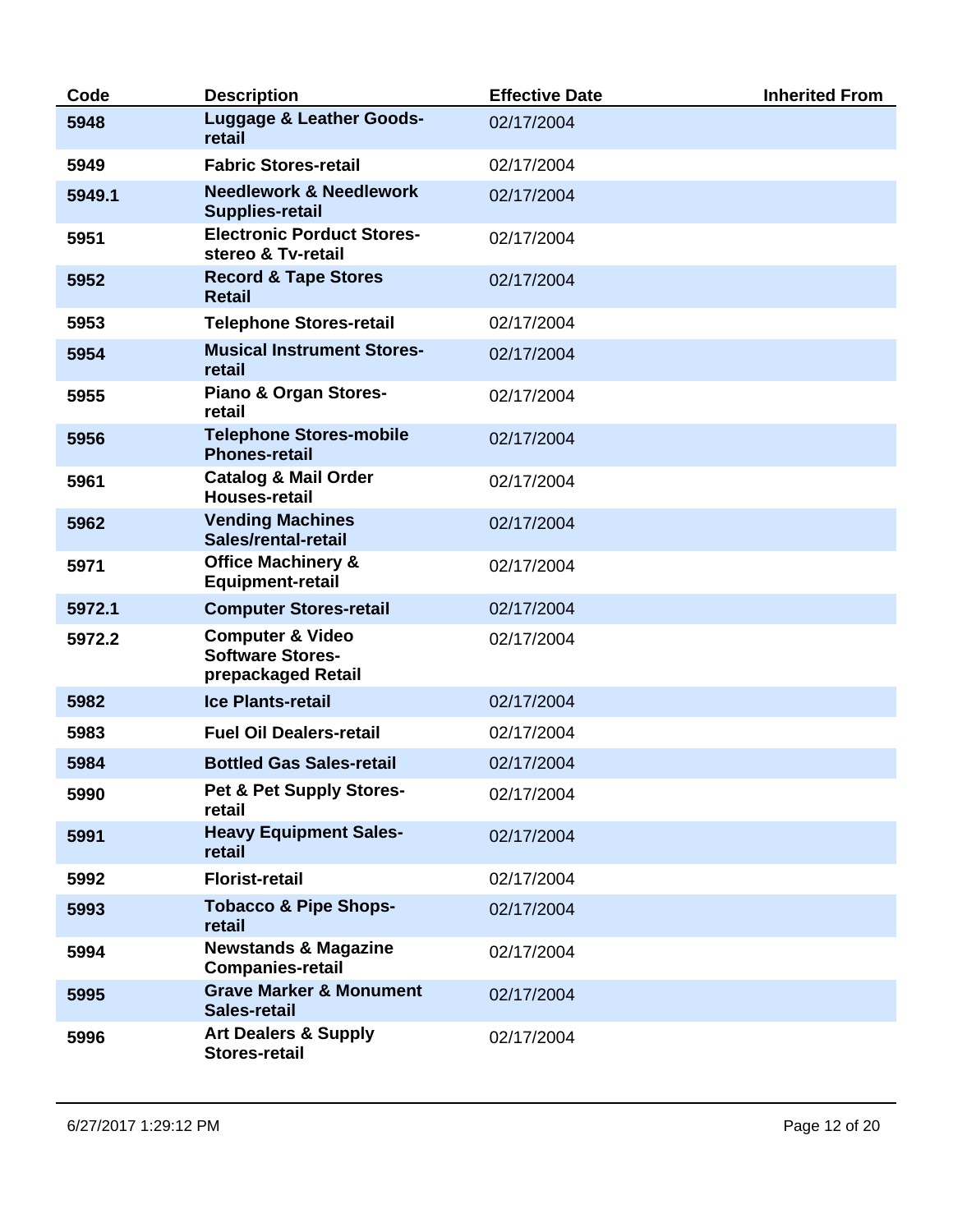| Code      | <b>Description</b>                                                      | <b>Effective Date</b> | <b>Inherited From</b> |
|-----------|-------------------------------------------------------------------------|-----------------------|-----------------------|
| 5997      | <b>Oilfield Equipment Supply</b><br><b>Companies-retail</b>             | 02/17/2004            |                       |
| 5998      | <b>Hot Tubs &amp; Spas-retail</b>                                       | 02/17/2004            |                       |
| 5999      | <b>Coin &amp; Stamp Dealers-</b><br>retail                              | 02/17/2004            |                       |
| 5999.1    | <b>Trophy Shops-retail</b>                                              | 02/17/2004            |                       |
| 5999.2    | <b>Flags &amp; Banners-retail</b>                                       | 02/17/2004            |                       |
| 5999.3    | <b>Medical Equipment-home</b><br>Repair-retail                          | 02/17/2004            |                       |
| 5999.4    | <b>Flea Market</b>                                                      | 02/17/2004            |                       |
| 6         | 6                                                                       | 02/17/2004            |                       |
| $6+$      | $6+$                                                                    | 02/17/2004            |                       |
| $6-$      | $6-$                                                                    | 02/17/2004            |                       |
| $6 - 513$ | 6,513                                                                   | 02/17/2004            |                       |
| 6021      | <b>Banks-commercial</b>                                                 | 02/17/2004            |                       |
| 6021.1    | <b>Banks-branch Banking</b>                                             | 02/17/2004            |                       |
| 6059      | <b>Check Cashing Services</b>                                           | 02/17/2004            |                       |
| 6082.1    | <b>Banks-bank</b><br><b>Representatives Of</b><br><b>Foreign Origin</b> | 02/17/2004            |                       |
| 6099.1    | <b>Banks-atm's Not At Bank</b><br><b>Facilities</b>                     | 02/17/2004            |                       |
| 6146      | <b>Finance Companies (s &amp; L</b><br><b>Credit Unions)</b>            | 02/17/2004            |                       |
| 6162      | <b>Mortgage Companies &amp;</b><br><b>Brokers</b>                       | 02/17/2004            |                       |
| 6211      | <b>Stockbrokers (investment</b><br>& Securities)                        | 02/17/2004            |                       |
| 6212      | <b>Bail Bond Services</b>                                               | 02/17/2004            |                       |
| 6411.1    | <b>Insurance Companies</b><br>0000-0999 Sq Ft                           | 02/17/2004            |                       |
| 6411.2    | <b>Insurance Companies-</b><br>1000-24999 Sq Ft                         | 02/17/2004            |                       |
| 6411.3    | <b>Insurance Companies-</b><br>2500-4999 Sq Ft                          | 02/17/2004            |                       |
| 6411.4    | <b>Insurance Companies-</b><br>5000-9999 Sq Ft                          | 02/17/2004            |                       |
| 6513      | <b>Apartment Building</b><br><b>Operators (office)</b>                  | 02/17/2004            |                       |
| 6515      | <b>Mobile Home Park</b><br>Operators(office)                            | 02/17/2004            |                       |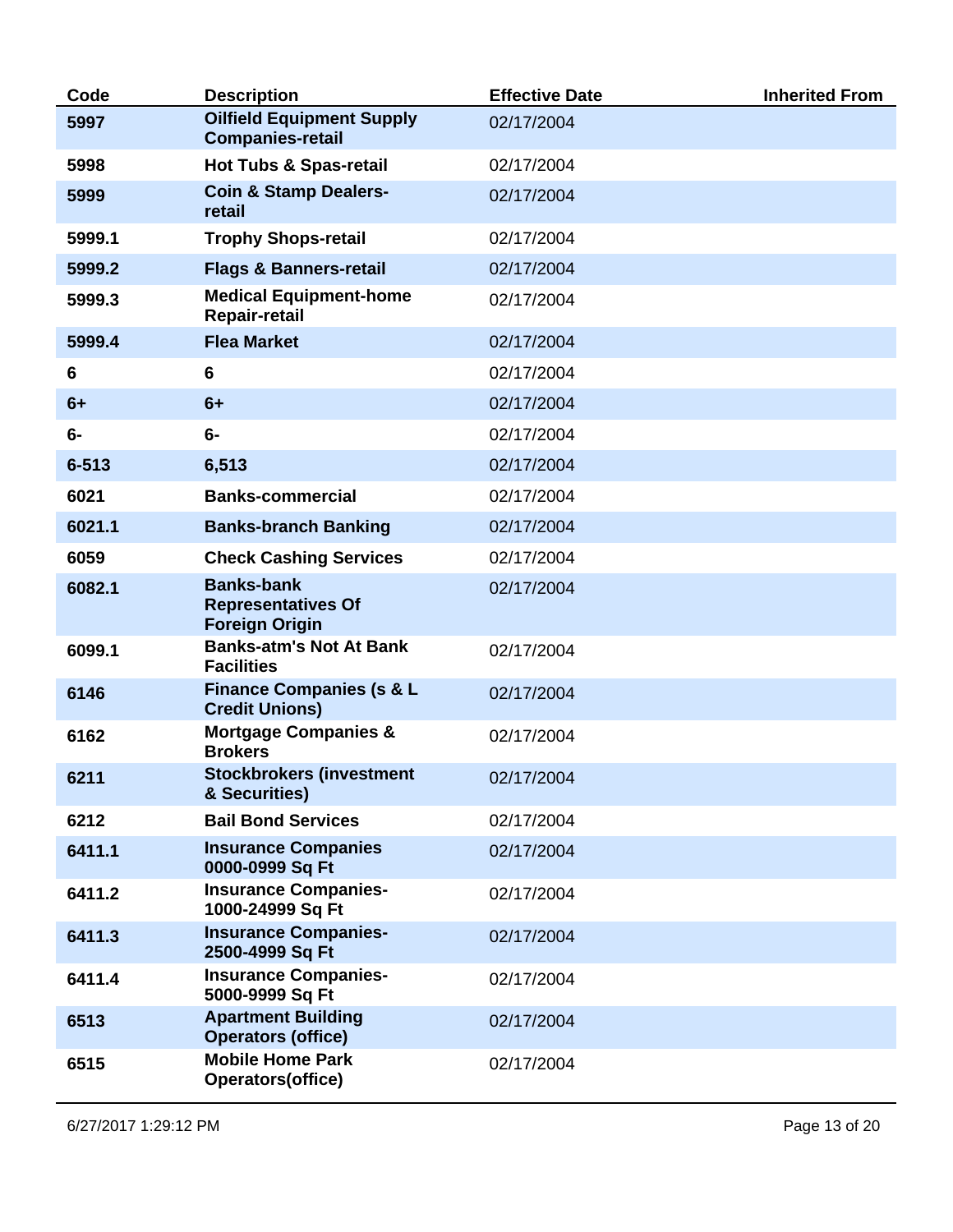| Code           | <b>Description</b>                                   | <b>Effective Date</b> | <b>Inherited From</b> |
|----------------|------------------------------------------------------|-----------------------|-----------------------|
| 6531           | <b>Real Estate Agents</b>                            | 02/17/2004            |                       |
| 6531.1         | <b>Appraiser, Real Estate &amp;</b><br>Independent   | 02/17/2004            |                       |
| 6541           | <b>Abstract &amp; Title</b><br><b>Companies</b>      | 02/17/2004            |                       |
| 6552           | <b>Land Development</b><br><b>Companies</b>          | 02/17/2004            |                       |
| 6553           | <b>Cemetery Equipment &amp;</b><br><b>Supplies</b>   | 02/17/2004            |                       |
| $\overline{7}$ | $\overline{7}$                                       | 02/17/2004            |                       |
| $7+$           | $7+$                                                 | 02/17/2004            |                       |
| $7-$           | $7 -$                                                | 02/17/2004            |                       |
| 7010           | <b>Motels</b>                                        | 02/17/2004            |                       |
| 7011           | <b>Hotels</b>                                        | 02/17/2004            |                       |
| 7211           | <b>Dry Cleaners-full Plant</b>                       | 02/17/2004            |                       |
| 7212           | Dry Cleaners-pick Up<br><b>Station</b>               | 02/17/2004            |                       |
| 7213           | <b>Uniform/linen Rental</b><br><b>Supply Service</b> | 02/17/2004            |                       |
| 7215           | <b>Washaterias</b>                                   | 02/17/2004            |                       |
| 7217           | <b>Carpet &amp; Upholstery</b><br><b>Cleaners</b>    | 02/17/2004            |                       |
| 7218           | <b>Laundry Service-</b><br>commercial                | 02/17/2004            |                       |
| 7221           | <b>Photography &amp; Portrait</b><br><b>Salons</b>   | 02/17/2004            |                       |
| 7231           | <b>Beauty &amp; Hair Styling</b><br><b>Salons</b>    | 02/17/2004            |                       |
| 7241           | <b>Barber Shops</b>                                  | 02/17/2004            |                       |
| 7251           | <b>Shoe Repair Shops</b>                             | 02/17/2004            |                       |
| 7261           | <b>Funeral Homes</b>                                 | 02/17/2004            |                       |
| 7280           | <b>Electrolysis Salons</b>                           | 02/17/2004            |                       |
| 7282           | <b>Massage Therapy Centers</b>                       | 02/17/2004            |                       |
| 7283           | <b>Nailery Salons</b>                                | 02/17/2004            |                       |
| 7284           | <b>Wedding Chapel Services</b>                       | 02/17/2004            |                       |
| 7290           | <b>Taxidermy Services</b>                            | 02/17/2004            |                       |
| 7291           | <b>Clubs-health &amp; Spas</b>                       | 02/17/2004            |                       |
| 7292           | <b>Clothing-rentals</b>                              | 02/17/2004            |                       |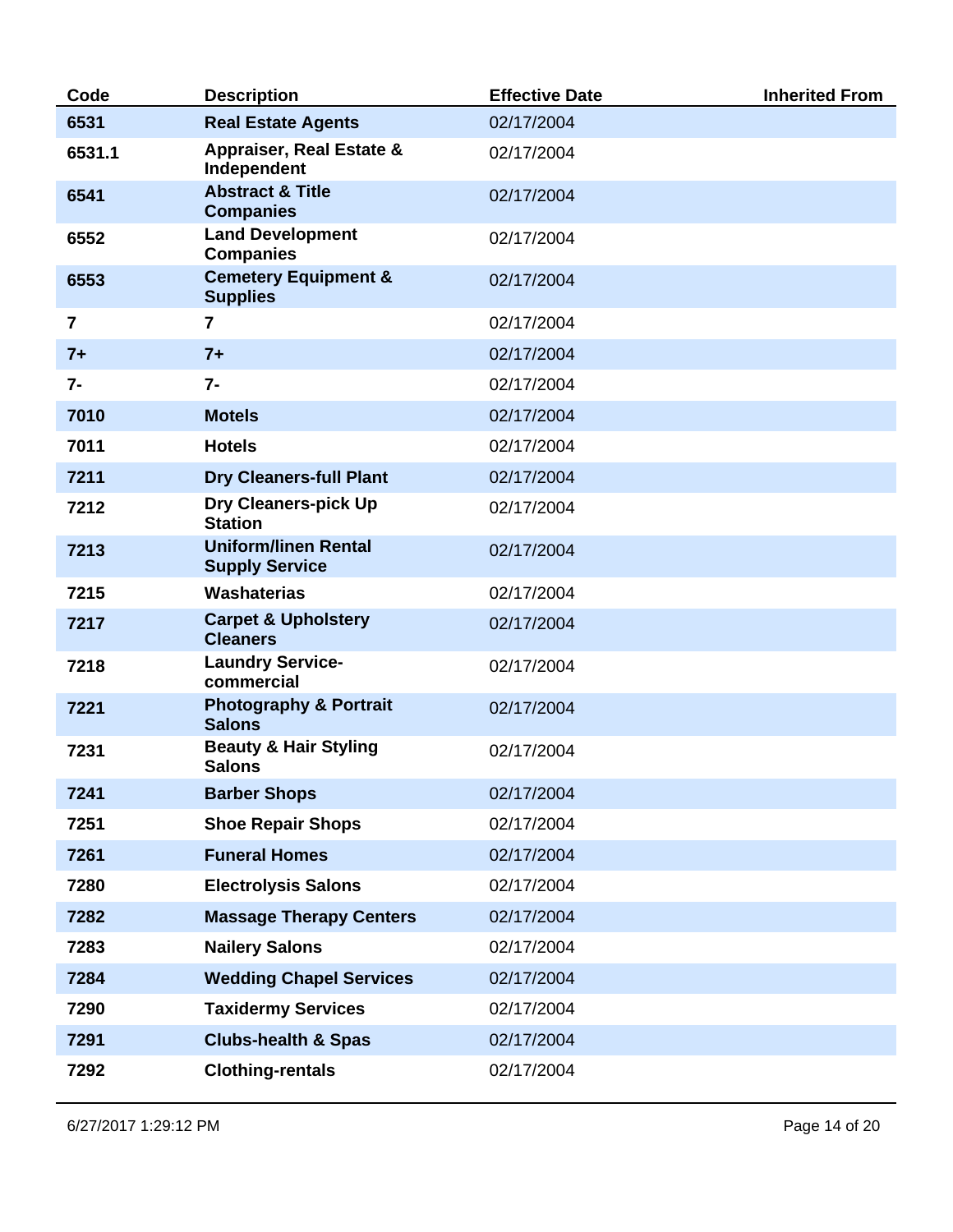| Code   | <b>Description</b>                                                       | <b>Effective Date</b> | <b>Inherited From</b> |
|--------|--------------------------------------------------------------------------|-----------------------|-----------------------|
| 7293   | <b>Tanning Salons</b>                                                    | 02/17/2004            |                       |
| 7294   | <b>Income Tax Preparation</b><br><b>Services</b>                         | 02/17/2004            |                       |
| 7295   | <b>Video Tape Stores-rental &amp;</b><br><b>Sales</b>                    | 02/17/2004            |                       |
| 7296   | <b>Pet Grooming Services</b>                                             | 02/17/2004            |                       |
| 7298   | <b>Travel Agencies</b>                                                   | 02/17/2004            |                       |
| 7299   | <b>Apartment Locators</b>                                                | 02/17/2004            |                       |
| 7299.1 | <b>Car Title &amp; Tag Services</b>                                      | 02/17/2004            |                       |
| 7311   | <b>Advertising Agencies</b>                                              | 02/17/2004            |                       |
| 7312.1 | Sign & Billboard<br><b>Companies</b>                                     | 02/17/2004            |                       |
| 7312.2 | Sign & Billboard<br><b>Commercial (in Place On</b><br>Property)          | 02/17/2004            |                       |
| 7321   | <b>Collection Agencies</b>                                               | 02/17/2004            |                       |
| 7323   | <b>Credit Reporting Services</b>                                         | 02/17/2004            |                       |
| 7332   | <b>Blueprinting &amp; Map</b><br><b>Services</b>                         | 02/17/2004            |                       |
| 7333   | <b>Graphic Design &amp;</b><br><b>Commercial Art</b>                     | 02/17/2004            |                       |
| 73332  | 73332                                                                    | 02/17/2004            |                       |
| 7334   | Photocopying &<br><b>Duplicating-services</b>                            | 02/17/2004            |                       |
| 7338   | <b>Secretarial &amp; Business</b><br><b>Services</b>                     | 02/17/2004            |                       |
| 7341   | <b>Pool Care Services</b>                                                | 02/17/2004            |                       |
| 7342   | <b>Pest Control Services</b>                                             | 02/17/2004            |                       |
| 7343   | <b>Interior Design &amp;</b><br><b>Decorating Services</b>               | 02/17/2004            |                       |
| 7349   | <b>Janitorial &amp; Cleaning</b><br><b>Services</b>                      | 02/17/2004            |                       |
| 7361   | <b>Employment Agencies</b>                                               | 02/17/2004            |                       |
| 7372   | <b>Computer Software-</b><br>programming &<br><b>Consultant Services</b> | 02/17/2004            |                       |
| 7379   | <b>Data Processing Services</b>                                          | 02/17/2004            |                       |
| 7390   | <b>Printers-individual</b>                                               | 02/17/2004            |                       |
| 7393   | <b>Burglar, Protective &amp;</b><br><b>Security Services</b>             | 02/17/2004            |                       |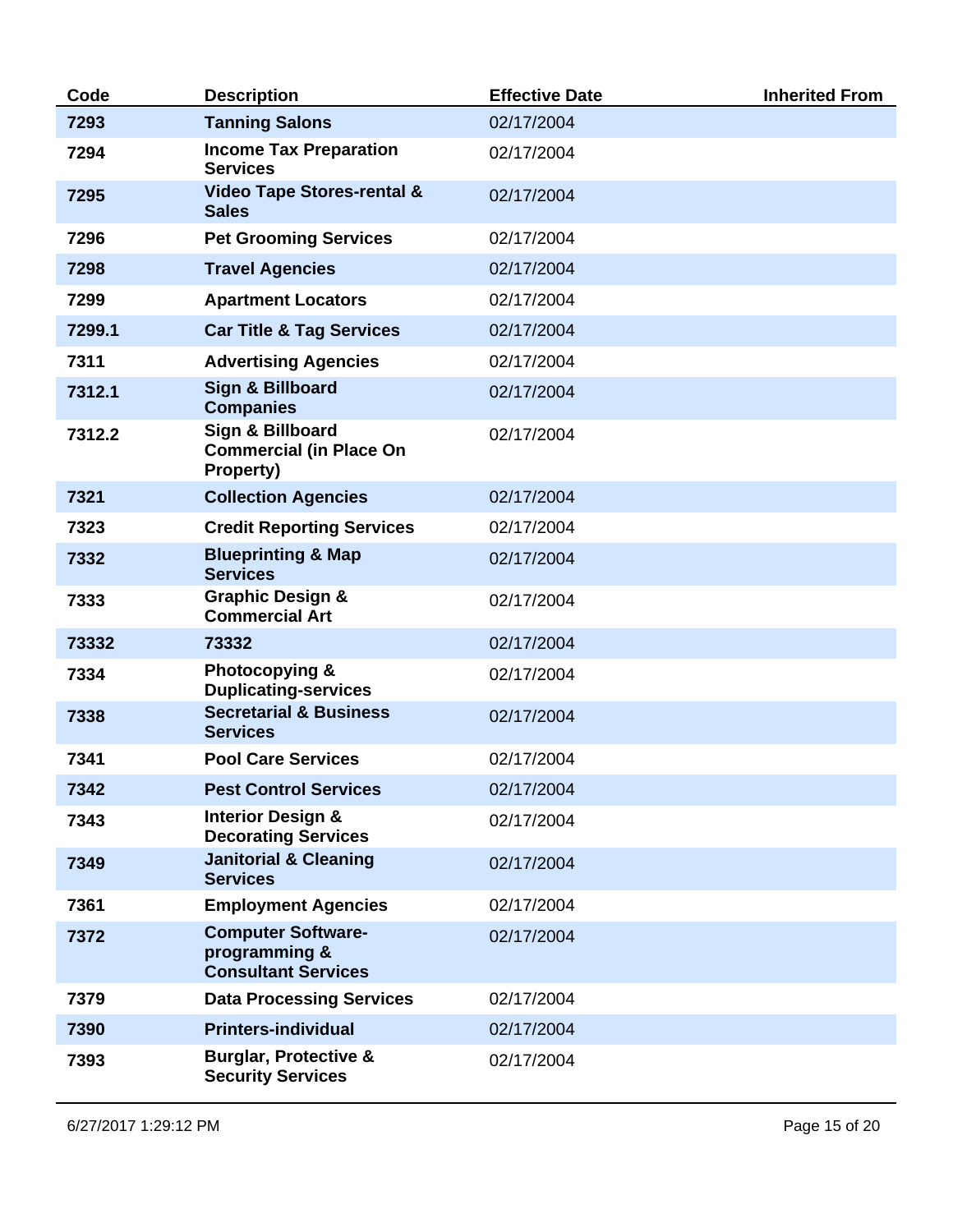| Code   | <b>Description</b>                                                   | <b>Effective Date</b> | <b>Inherited From</b> |
|--------|----------------------------------------------------------------------|-----------------------|-----------------------|
| 7394   | <b>Rental-equipment Leasing</b><br><b>Nec</b>                        | 02/17/2004            |                       |
| 7394.1 | <b>Rental-medical Equipment</b>                                      | 02/17/2004            |                       |
| 7394.2 | <b>Rental-heavy Construction</b><br><b>Equipment</b>                 | 02/17/2004            |                       |
| 7394.3 | <b>Rental-furniture &amp;</b><br><b>Appliances</b>                   | 02/17/2004            |                       |
| 7394.4 | <b>Rental-computer Leasing</b>                                       | 02/17/2004            |                       |
| 7395   | <b>Photo Finishing Services</b>                                      | 02/17/2004            |                       |
| 7396   | <b>Auction Services</b>                                              | 02/17/2004            |                       |
| 7397   | Laboratories, Testing-<br>commercial                                 | 02/17/2004            |                       |
| 7399   | <b>Telephone Answering</b><br><b>Services</b>                        | 02/17/2004            |                       |
| 7512   | <b>Automobile Leasing &amp;</b><br><b>Rental Services</b>            | 02/17/2004            |                       |
| 7523   | <b>Automobile Parking Lots</b>                                       | 02/17/2004            |                       |
| 7531   | <b>Auto Repair-body Shops</b>                                        | 02/17/2004            |                       |
| 7532   | <b>Automobile-trim Shops</b><br>(upholstery)                         | 02/17/2004            |                       |
| 7534   | <b>Tire Retreading &amp; Repair</b>                                  | 02/17/2004            |                       |
| 7537   | Auto Repair-brake &<br><b>Muffler Shops</b>                          | 02/17/2004            |                       |
| 7537.1 | <b>Auto Repair-transmission</b><br><b>Shops</b>                      | 02/17/2004            |                       |
| 7538   | Auto Repair-garage,<br><b>General</b>                                | 02/17/2004            |                       |
| 7538.1 | <b>Auto Quick Service (jiffy</b><br>Lube, Etc)                       | 02/17/2004            |                       |
| 7539   | <b>Truck &amp; Heavy Equipment</b><br><b>Repair</b>                  | 02/17/2004            |                       |
| 7542.1 | <b>Car Washes-full Service</b>                                       | 02/17/2004            |                       |
| 7542.2 | <b>Car Washes-self Service</b>                                       | 02/17/2004            |                       |
| 7542.3 | <b>Automobile -detail Shops</b>                                      | 02/17/2004            |                       |
| 7599   | <b>Wrecker Service</b>                                               | 02/17/2004            |                       |
| 7622   | <b>Television &amp; Radio-service</b><br>& Repair                    | 02/17/2004            |                       |
| 7623.1 | <b>Air Conditioning &amp;</b><br><b>Heating-sales</b>                | 02/17/2004            |                       |
| 7623.2 | <b>Air Conditioning &amp;</b><br><b>Heating-service &amp; Repair</b> | 02/17/2004            |                       |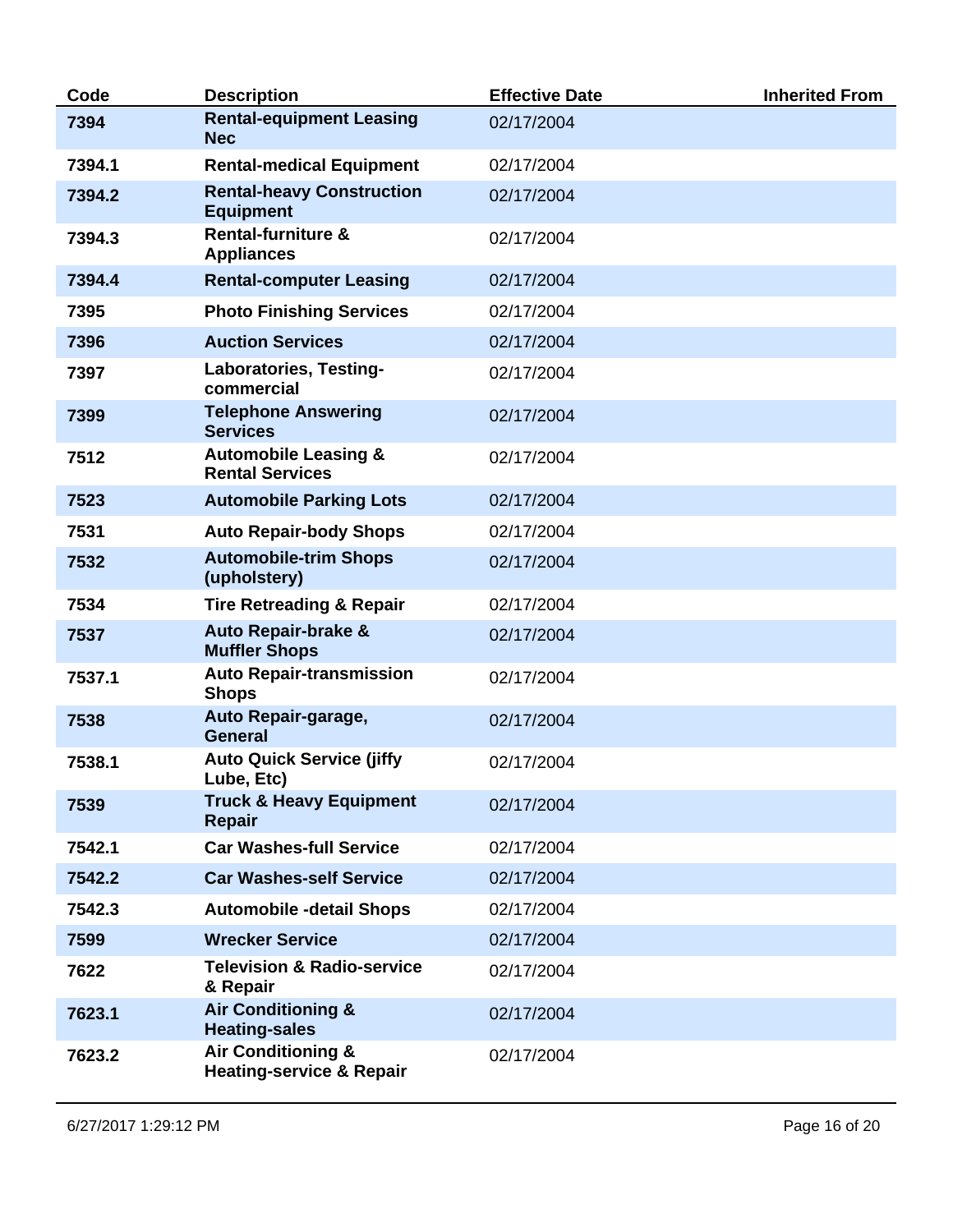| Code   | <b>Description</b>                                                             | <b>Effective Date</b> | <b>Inherited From</b> |
|--------|--------------------------------------------------------------------------------|-----------------------|-----------------------|
| 7624   | <b>Appliances-service &amp;</b><br>Repair                                      | 02/17/2004            |                       |
| 7625   | <b>Pffice Machinery &amp;</b><br><b>Equipment-service &amp;</b><br>Repair      | 02/17/2004            |                       |
| 7631   | <b>Jewlry &amp; Watch Repair</b>                                               | 02/17/2004            |                       |
| 7641   | <b>Furniture &amp; Reupholstery</b><br>& Repair                                | 02/17/2004            |                       |
| 7692   | <b>Machine Shop-repair</b>                                                     | 02/17/2004            |                       |
| 7692.1 | <b>Welding Service &amp; Repair</b>                                            | 02/17/2004            |                       |
| 7695   | <b>Engine Repair-except</b><br><b>Automotive</b>                               | 02/17/2004            |                       |
| 7696   | <b>Lawnmowers &amp; Saws-</b><br>sales, Service & Repaair                      | 02/17/2004            |                       |
| 7697   | <b>Locksmith Service</b>                                                       | 02/17/2004            |                       |
| 7699   | <b>Gunsmith Services</b>                                                       | 02/17/2004            |                       |
| 7814   | <b>Audio Visual Production</b><br><b>Services (motion Picture &amp;</b><br>Tv) | 02/17/2004            |                       |
| 7832   | <b>Theatres-indoor</b>                                                         | 02/17/2004            |                       |
| 7833   | <b>Theatres-outdoor</b>                                                        | 02/17/2004            |                       |
| 7911   | Dance Halls, Studios &<br><b>Schools Of Instruction</b>                        | 02/17/2004            |                       |
| 7912   | <b>Martial Arts Studios</b>                                                    | 02/17/2004            |                       |
| 7913   | <b>Skating Ricks, Ice &amp; Roller</b>                                         | 02/17/2004            |                       |
| 7914   | <b>Ceramics Shops-(see Arts</b><br>& Crafts-fair)                              | 02/17/2004            |                       |
| 7932   | Pool (billiard) Halls                                                          | 02/17/2004            |                       |
| 7933   | <b>Bowling Centers</b>                                                         | 02/17/2004            |                       |
| 7941   | <b>Clubs-sports Clubs,</b><br><b>Managers &amp; Promoters</b>                  | 02/17/2004            |                       |
| 7948   | <b>Race Tracks</b>                                                             | 02/17/2004            |                       |
| 7950   | <b>Country Clubs</b>                                                           | 02/17/2004            |                       |
| 7991.1 | <b>Aerobic &amp; Exercise Center</b>                                           | 02/17/2004            |                       |
| 7992   | <b>Golf Courses-public</b>                                                     | 02/17/2004            |                       |
| 7992.1 | <b>Golf Carts-sales, Service &amp;</b><br>Lease (see Co Clubs)                 | 02/17/2004            |                       |
| 7993   | Game<br><b>Rooms(amusements)</b>                                               | 02/17/2004            |                       |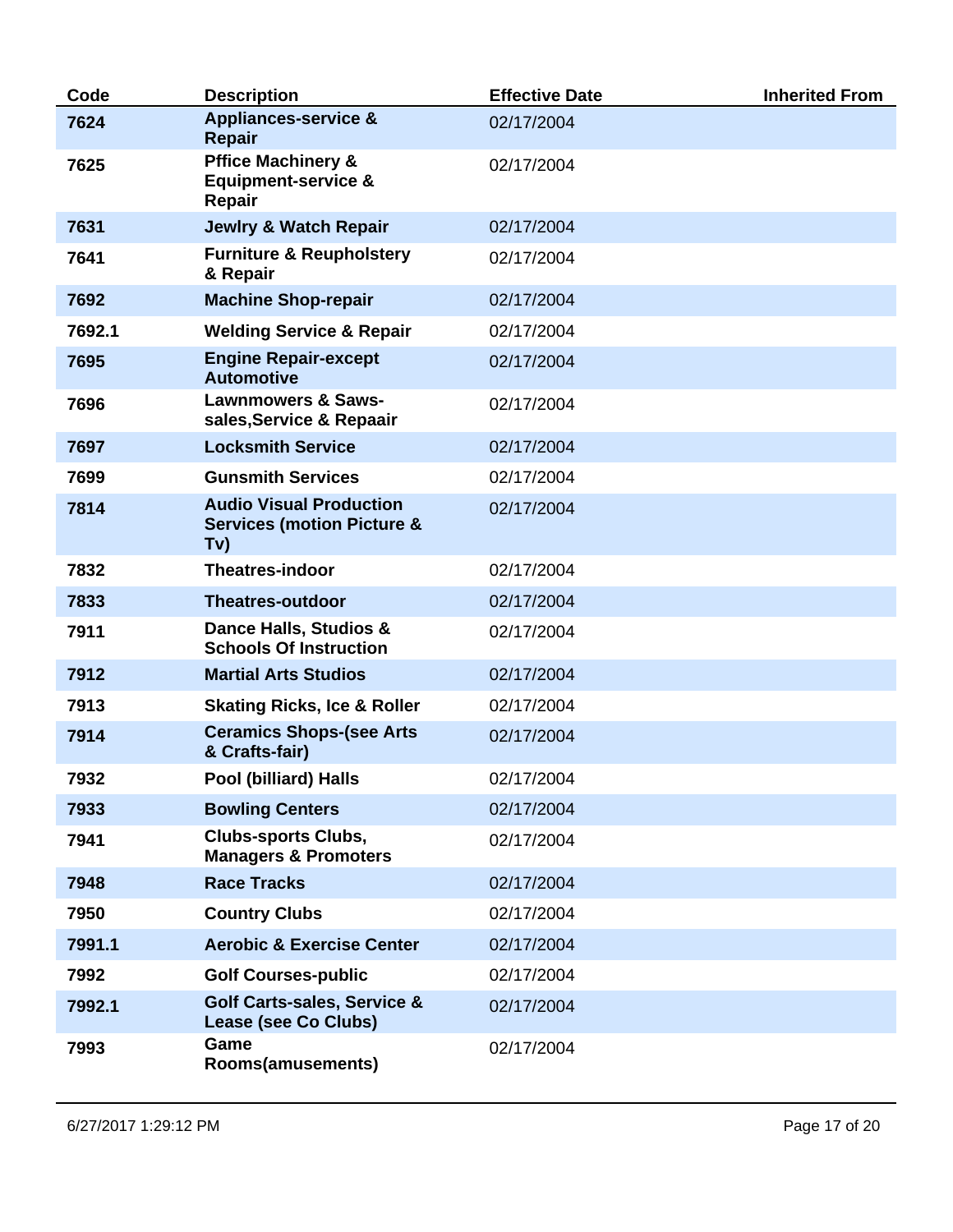| Code   | <b>Description</b>                                                | <b>Effective Date</b> | <b>Inherited From</b> |
|--------|-------------------------------------------------------------------|-----------------------|-----------------------|
| 7999   | <b>Golf Courses-driving</b><br><b>Ranges &amp; Miniature Golf</b> | 02/17/2004            |                       |
| 7999.1 | Race Tracks (bmx & Go-<br>kart)                                   | 02/17/2004            |                       |
| 7999.2 | <b>Ticket Brokers</b>                                             | 02/17/2004            |                       |
| 7999.3 | <b>Boat Rentals</b>                                               | 02/17/2004            |                       |
| 7999.4 | <b>Shooting Ranges</b>                                            | 02/17/2004            |                       |
| 7999.5 | <b>Gymnastics Instruction</b>                                     | 02/17/2004            |                       |
| 7999.6 | <b>Archery Ranges</b>                                             | 02/17/2004            |                       |
| 8      | 8                                                                 | 02/17/2004            |                       |
| $8+$   | $8+$                                                              | 02/17/2004            |                       |
| 8-     | $8-$                                                              | 02/17/2004            |                       |
| 8011   | <b>Doctors</b>                                                    | 02/17/2004            |                       |
| 8011.1 | <b>Doctors-phychiatrists</b>                                      | 02/17/2004            |                       |
| 801101 | 801101                                                            | 02/17/2004            |                       |
| 8021   | <b>Dentists</b>                                                   | 02/17/2004            |                       |
| 8021.1 | <b>Dentist-orthodontists</b>                                      | 02/17/2004            |                       |
| 8041   | <b>Chiropractors</b>                                              | 02/17/2004            |                       |
| 8042   | <b>Optometrists</b>                                               | 02/17/2004            |                       |
| 8043   | <b>Doctors-podiatrists</b>                                        | 02/17/2004            |                       |
| 8048   | <b>Acupuncturists</b>                                             | 02/17/2004            |                       |
| 8049   | <b>Psychologists</b>                                              | 02/17/2004            |                       |
| 8059   | <b>Nursing &amp; Retirement</b><br><b>Homes</b>                   | 02/17/2004            |                       |
| 8062   | <b>Hospitals</b>                                                  | 02/17/2004            |                       |
| 8071   | <b>Medical Laboratories</b>                                       | 02/17/2004            |                       |
| 8072   | <b>Dental Laboratories</b>                                        | 02/17/2004            |                       |
| 8081   | <b>Clinics-weight, Smoking &amp;</b><br><b>Alcohol</b>            | 02/17/2004            |                       |
| 8082   | <b>Clinics-outpatient</b>                                         | 02/17/2004            |                       |
| 8091   | <b>Blood Bank Centers</b>                                         | 02/17/2004            |                       |
| 8092   | <b>Ambulance Services</b>                                         | 02/17/2004            |                       |
| 8092.1 | <b>Kidney Dialysis Centers</b>                                    | 02/17/2004            |                       |
| 8093   | <b>Clinics-physical Therapy</b>                                   | 02/17/2004            |                       |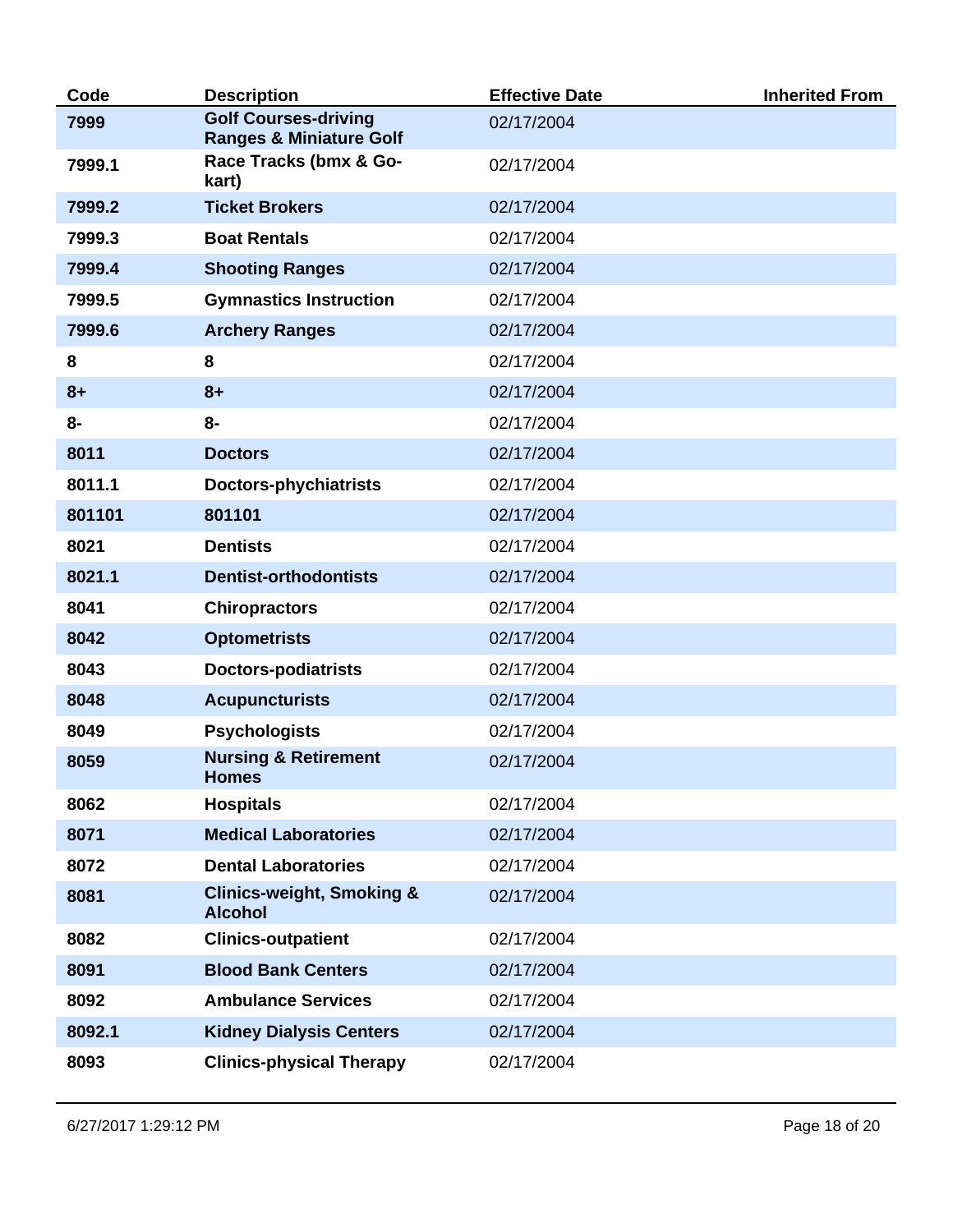| Code   | <b>Description</b>                                                   | <b>Effective Date</b> | <b>Inherited From</b> |
|--------|----------------------------------------------------------------------|-----------------------|-----------------------|
| 8111   | <b>Attorneys-legal Services</b>                                      | 02/17/2004            |                       |
| 8211   | <b>Schools-private</b>                                               | 02/17/2004            |                       |
| 8231   | <b>Libraries</b>                                                     | 02/17/2004            |                       |
| 8244   | <b>Business &amp; Secretarial</b><br>Service Schools-0-9999 Sq<br>Ft | 02/17/2004            |                       |
| 8249   | <b>Vocational &amp; Trade</b><br><b>Schools</b>                      | 02/17/2004            |                       |
| 8298   | <b>Music Schools</b>                                                 | 02/17/2004            |                       |
| 8299   | <b>Driving Schools</b>                                               | 02/17/2004            |                       |
| 8321   | <b>Counseling Centers</b>                                            | 02/17/2004            |                       |
| 8351   | <b>Daycare Centers</b>                                               | 02/17/2004            |                       |
| 8411   | <b>Art Galleries &amp; Museums</b>                                   | 02/17/2004            |                       |
| 8631   | <b>Unions, Labor</b>                                                 | 02/17/2004            |                       |
| 8641   | Clubs-assoc, Civic,<br><b>Fraternal, Social</b>                      | 02/17/2004            |                       |
| 8661   | <b>Churches</b>                                                      | 02/17/2004            |                       |
| 8711   | <b>Engineering &amp;</b><br><b>Architectural Services</b>            | 02/17/2004            |                       |
| 8712   | <b>Engineering &amp;</b><br><b>Management Consultants</b>            | 02/17/2004            |                       |
| 8713   | <b>Surveying Services</b>                                            | 02/17/2004            |                       |
| 8931   | <b>Accounting, Auditing &amp;</b><br><b>Bookkeeping</b>              | 02/17/2004            |                       |
| 8937   | <b>Executive Suite Tennents</b>                                      | 02/17/2004            |                       |
| 8938   | <b>Executive Suite Operators</b>                                     | 02/17/2004            |                       |
| 8939   | <b>Offices-miscellaneous</b><br><b>Business</b>                      | 02/17/2004            |                       |
| 8939.1 | Offices-general-0000-0999<br><b>Sq Ft</b>                            | 02/17/2004            |                       |
| 8939.2 | Offices-general-1000-2499<br>Sq Ft                                   | 02/17/2004            |                       |
| 8939.3 | Offices-general-2500-4999<br><b>Sq Ft</b>                            | 02/17/2004            |                       |
| 8939.4 | Offices-general-5000-9999<br>Sq Ft                                   | 02/17/2004            |                       |
| 8940   | Offices-corporate                                                    | 02/17/2004            |                       |
| 8999   | <b>Artists</b>                                                       | 02/17/2004            |                       |
| 9      | 9                                                                    | 02/17/2004            |                       |
|        |                                                                      |                       |                       |